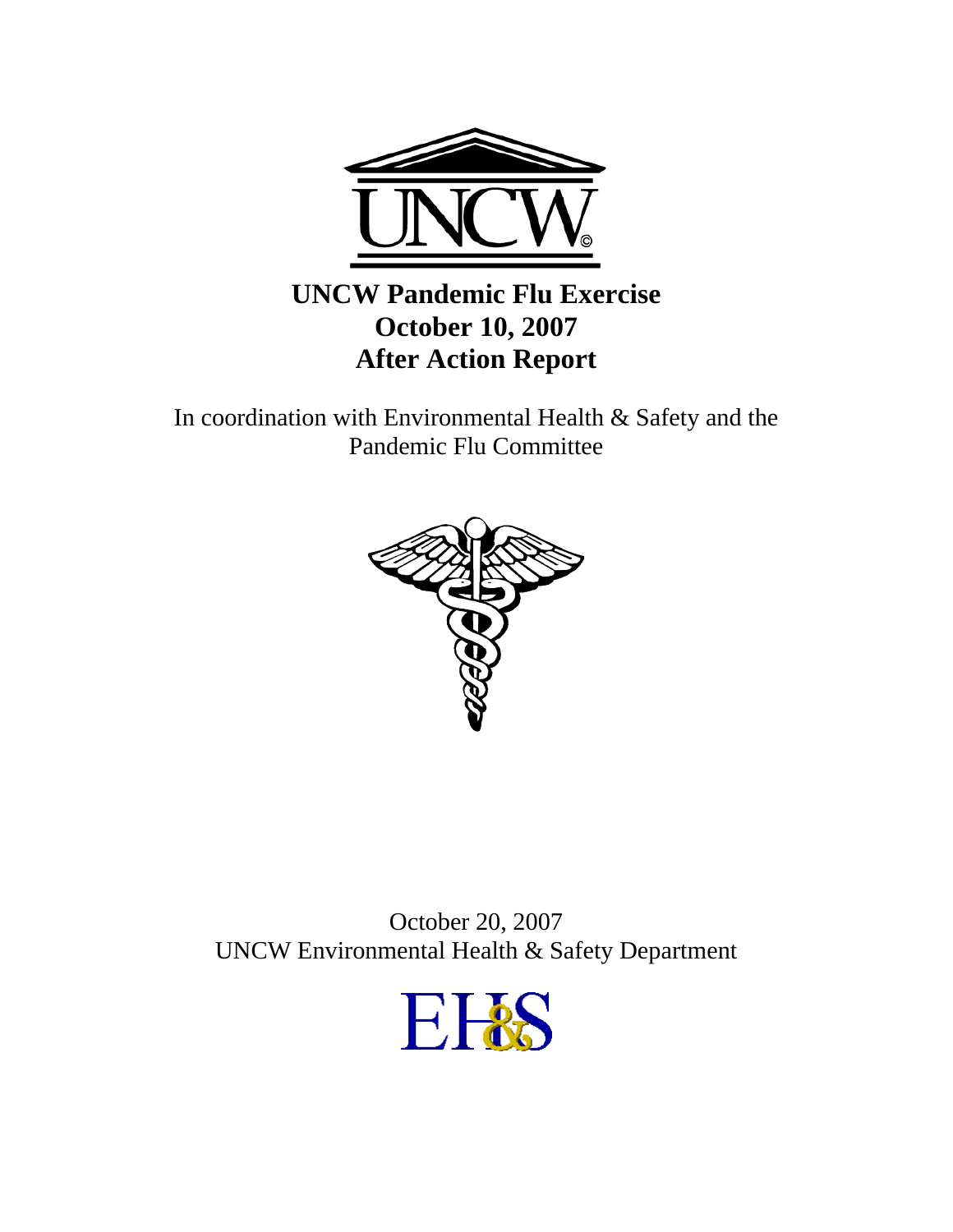*This page intentionally left blank.*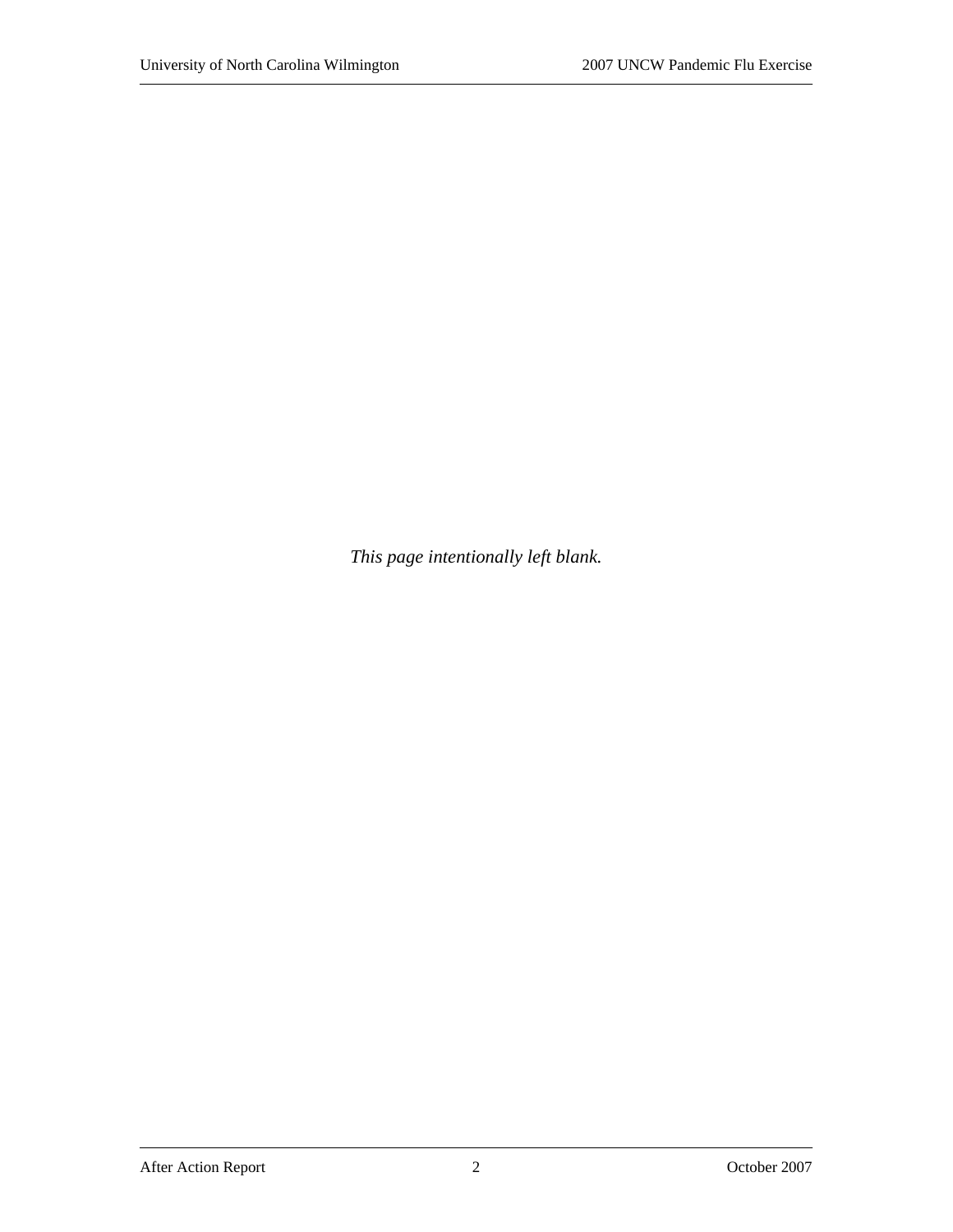# **UNCW Pandemic Flu Exercise After Action Report Table of Contents**

|  | a.             |  |  |
|--|----------------|--|--|
|  |                |  |  |
|  | c.             |  |  |
|  | d.             |  |  |
|  | e.             |  |  |
|  | f.             |  |  |
|  | g.             |  |  |
|  | h.             |  |  |
|  | $\mathbf{i}$ . |  |  |
|  | j.             |  |  |
|  | $\mathbf{k}$ . |  |  |
|  |                |  |  |
|  |                |  |  |
|  | a.             |  |  |
|  |                |  |  |
|  | $\mathbf{c}$ . |  |  |
|  |                |  |  |
|  |                |  |  |
|  |                |  |  |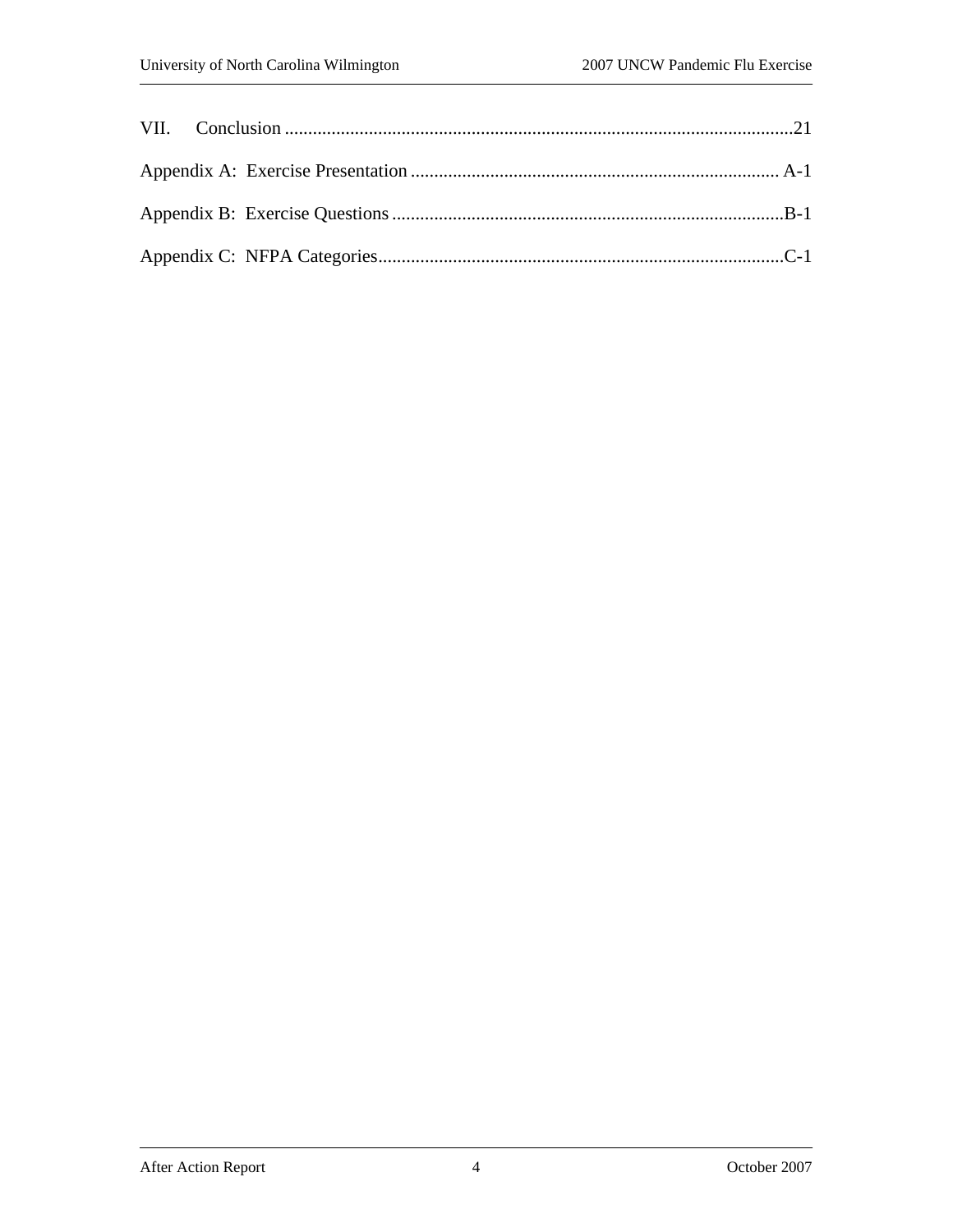## **Executive Summary**

The UNCW Pandemic Flu tabletop exercise took place on October 10, 2007. This exercise was conducted to better prepare UNCW emergency responders for a widespread pandemic influenza situation. Participants were presented with a scenario and asked to respond in real time according to the UNCW Pandemic Influenza Response Plan. All participants received a copy of the plan prior to the exercise.

The exercise scenario took participants through four modules. However, because of limited time, participants were only able to discuss two of the modules. During these two modules, participants identified many successes in UNCW's pandemic flu procedures as well as several challenges. Successes included the quick identification of a suspected avian flu case at UNCW, effective coordination with the New Hanover County Health Department, and excellent cooperation between the participating groups and departments. Issues included a lack of academic policies for pandemic flu situations, difficulties in communicating with UNCW community members working and studying abroad, and lack of the identification of essential functions at UNCW and succession plans to keep these essential functions filled.

Overall, discussion flowed well throughout the exercise and the scenario presented challenges to all participants. The UNCW Pandemic Flu exercise enhanced coordination and cooperation between and among emergency responders and Pandemic Flu Committee members and unearthed several issues that when resolved will allow for better response to pandemic flu situations by UNCW personnel. With successes and issues noted, UNCW is now more practiced in pandemic flu response and recovery procedures and emergency operations can continue to improve at UNCW.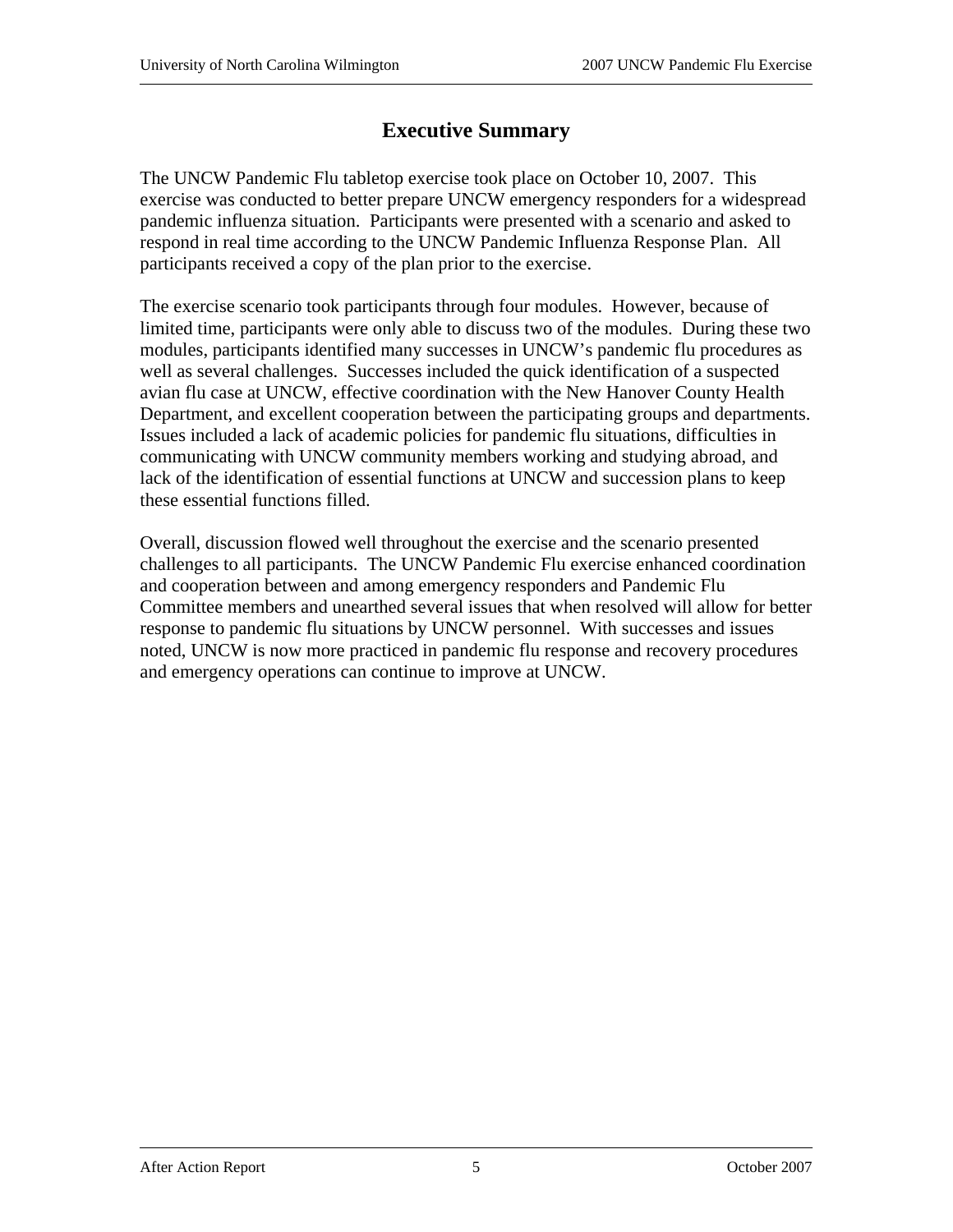*This page intentionally left blank.*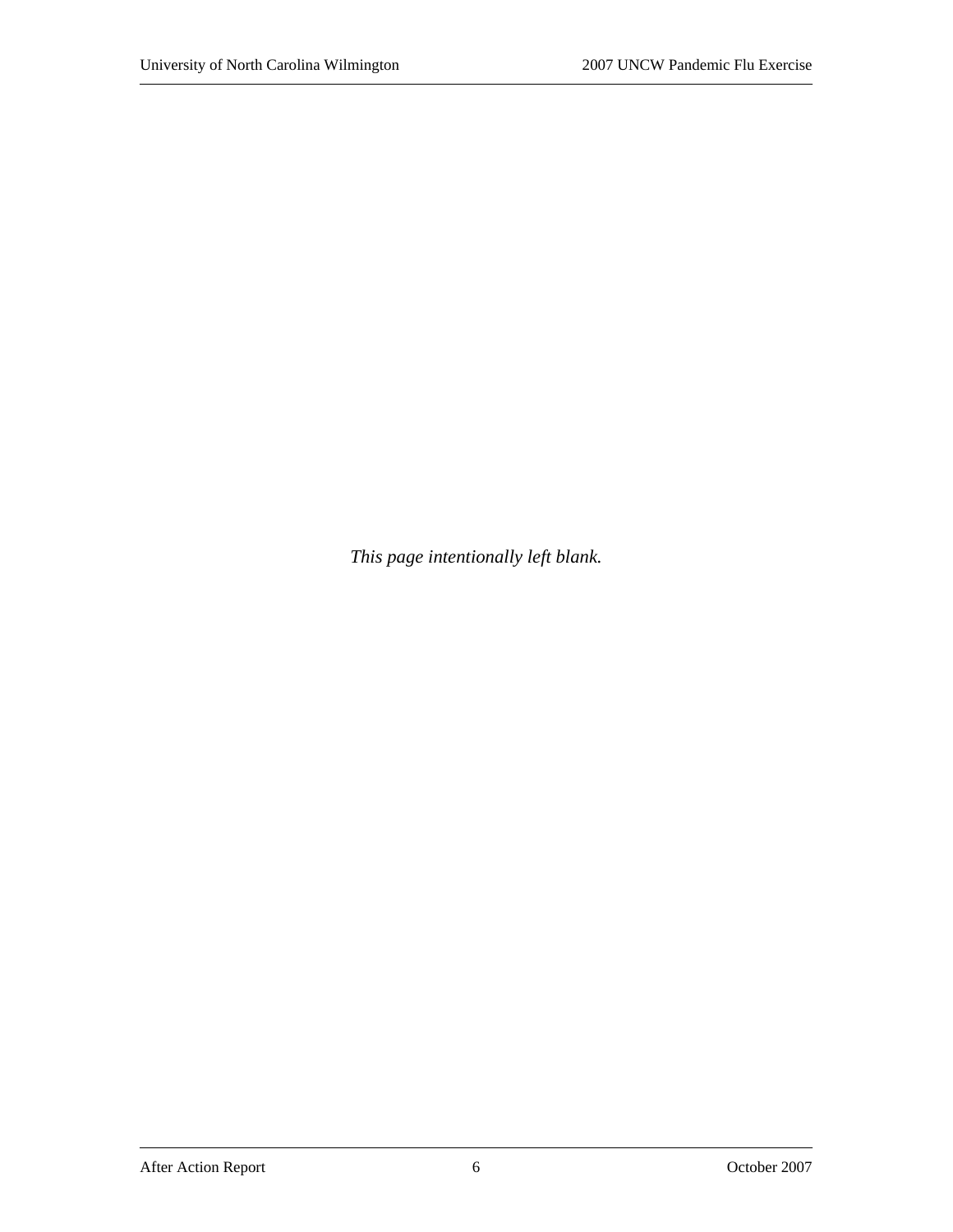## **Exercise Overview**

**Exercise Name:** UNCW Pandemic Flu Exercise

**Location:** UNCW Campus – Seahawk Landing Pool House Conference Room

**Type of Exercise:** Tabletop

**Exercise Date:** October 10, 2007

#### **Participating Organizations**

Sponsor: UNCW Environmental Health & Safety Department

#### Participants:

- UNCW Environmental Health & Safety
- UNCW Police
- UNCW Crisis Decision Team (CDT)
- UNCW Marketing and Communications
- UNCW Physical Plant
- UNCW Human Resources
- UNCW Business Affairs
- UNCW Student Health
- UNCW Student Affairs
- UNCW School of Nursing
- UNCW Information Technology Systems Division
- UNCW International Programs

#### **Number of Participants**

- Players: 15
- Controllers/Evaluators: 1
- Observers: 0

#### **Materials**

To conduct the exercise, the following materials were utilized:

- Computer
- Projector
- White board and markers
- Handouts
	- o UNCW Pandemic Influenza Response Plan
	- o Presentation (including objectives) (See Appendix A)
	- o Exercise questions (See Appendix B)

#### **Scenario Type**

Biological, infectious disease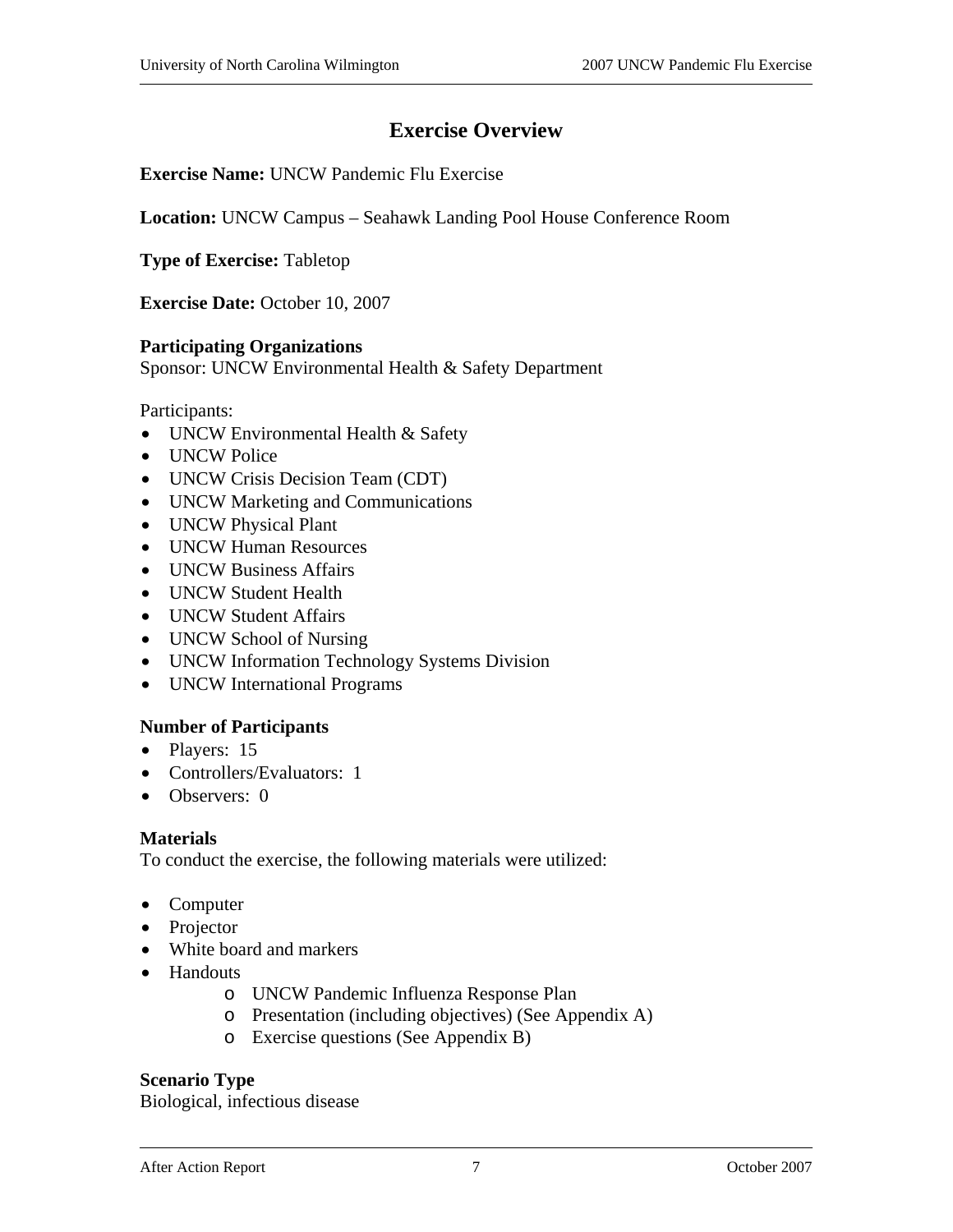#### **Focus**

Preparedness, Initial Response, Continued Response, Recovery and Business Resumption

#### **Exercise Overview**

The UNCW Pandemic Flu Exercise was designed to be a two hour tabletop exercise. The goal of the exercise was to practice pandemic flu response procedures according to the UNCW Pandemic Influenza Response Plan using a made-up scenario, and establish changes and revisions that need to be made to existing procedures.

The exercise was designed to:

- Improve the readiness of UNCW's responders for pandemic flu emergencies.
- Assess, validate, and update UNCW's Pandemic Influenza Response Plan.
- Provide an opportunity for training for individuals newly appointed to positions required to respond during a pandemic flu emergency and promote discussion about pandemic flu response procedures.

Participants were advised that the exercise was a "no-fault" exercise and that they would be informally evaluated by each other and themselves. This allowed players to test their response actions in a no-fault learning environment. At the same time, the controller collected information in order to assess performance of critical tasks during exercise play using UNCW plans and procedures.

#### **Exercise Evaluation**

This exercise used an informal self-evaluation procedure. The controller evaluated response actions and participants noted where improvements needed to be made in their individual procedures. The controller took detailed notes on the events of the exercise and participants were also asked to note where challenges occurred and improvements needed to be made. These notes were collected by the controller after the exercise. Immediately following the exercise, the controller facilitated a hotwash.

In keeping with the no-fault nature of this exercise, the evaluation embodied in this report examines the plans, procedures, and response systems utilized in this exercise. As an evaluated practice, individual and team player performances were observed and documented in order to make recommendations for future improvements. Observations focus primarily on overall unit actions and the interaction between response personnel rather than on individual players.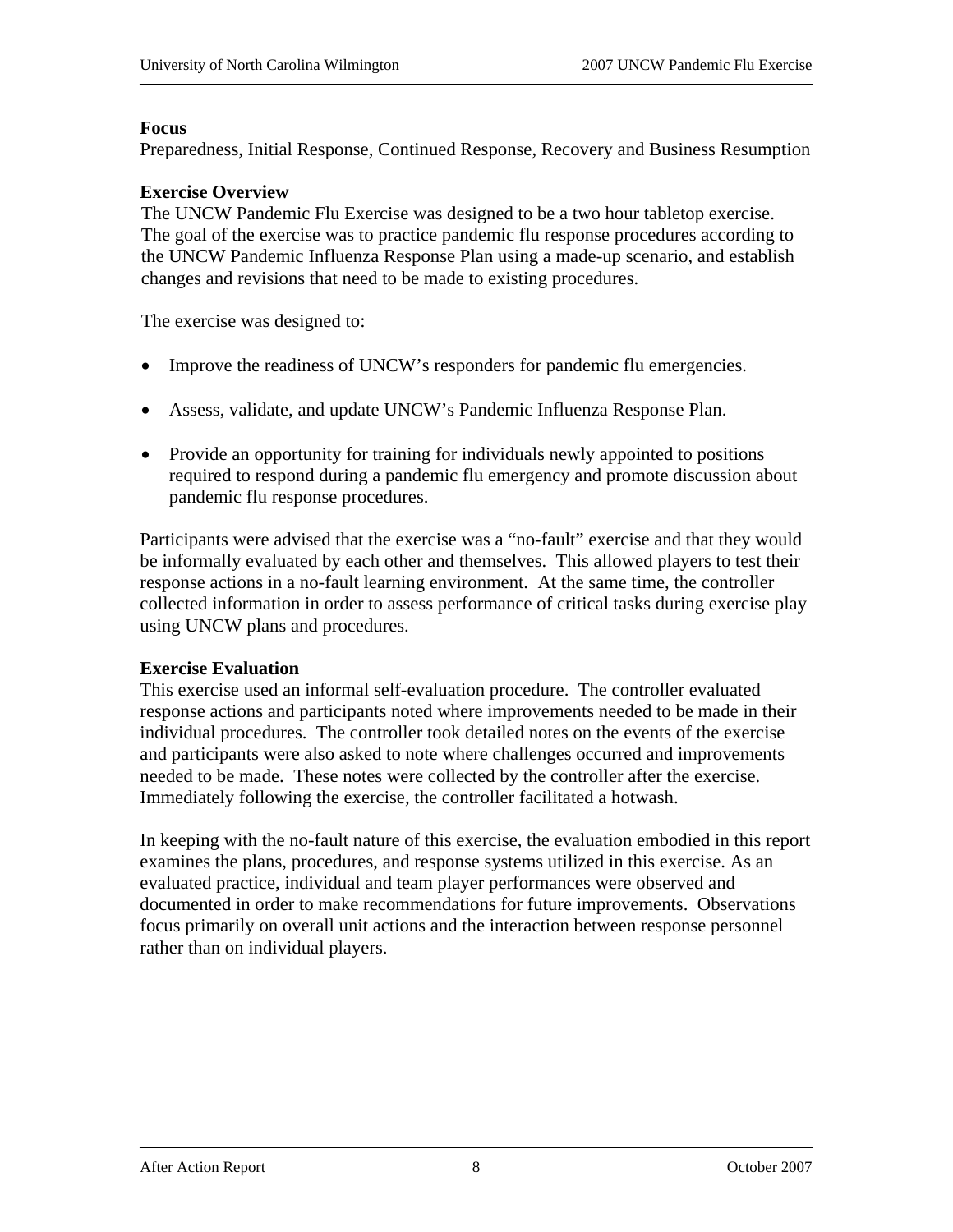## **Exercise Objectives**

- 1. Learn about the unique challenges a pandemic poses to the health and well-being of the UNCW community.
- 2. Identify gaps and issues in the UNCW Pandemic Flu Plan that need to be addressed.
- 3. Evaluate how the existing UNCW Pandemic Flu Plan and emergency management structure addresses the challenges posed by a pandemic influenza event.
- 4. Assess how UNCW will coordinate its response with local, state, and federal entities during a pandemic event.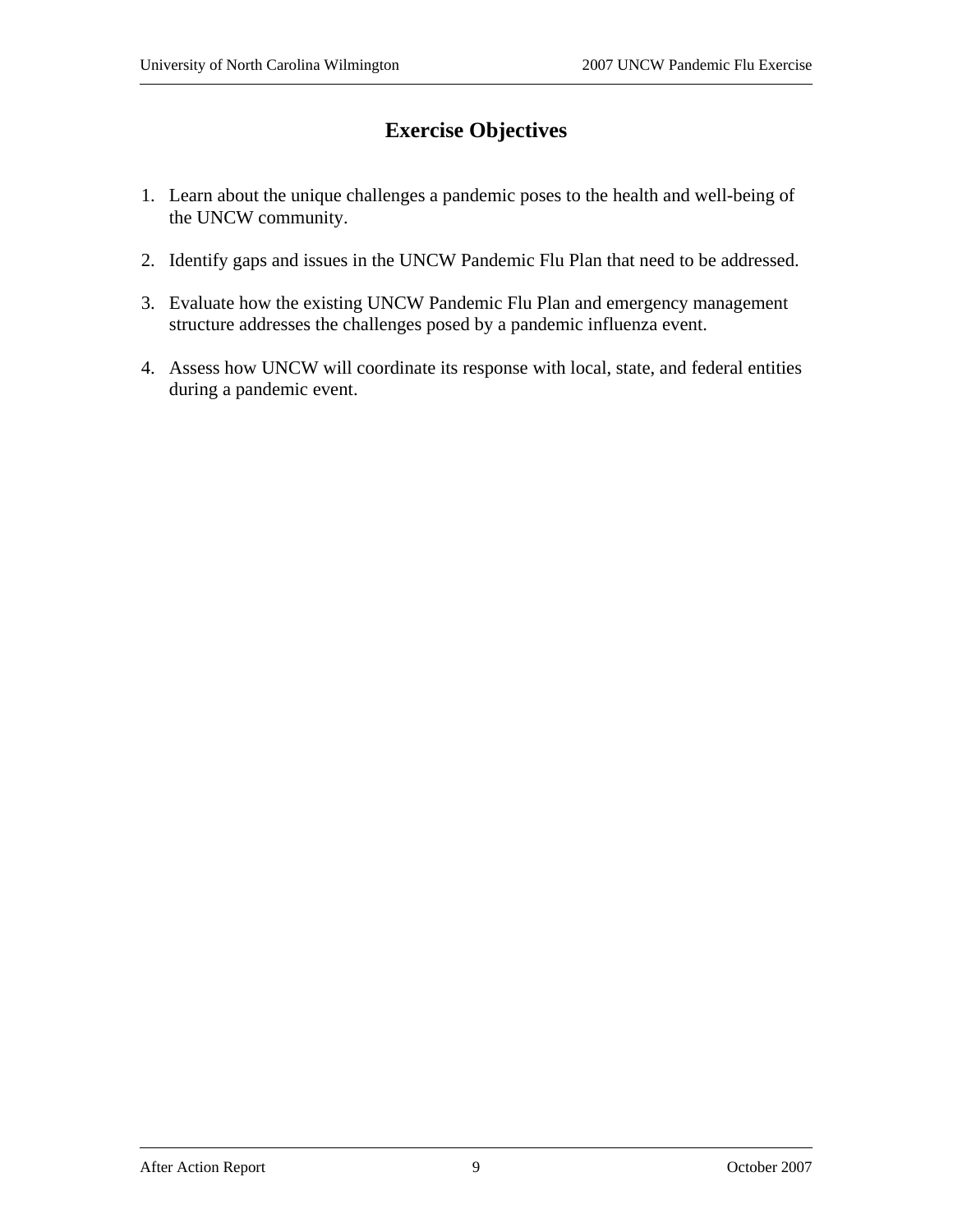*This page intentionally left blank.*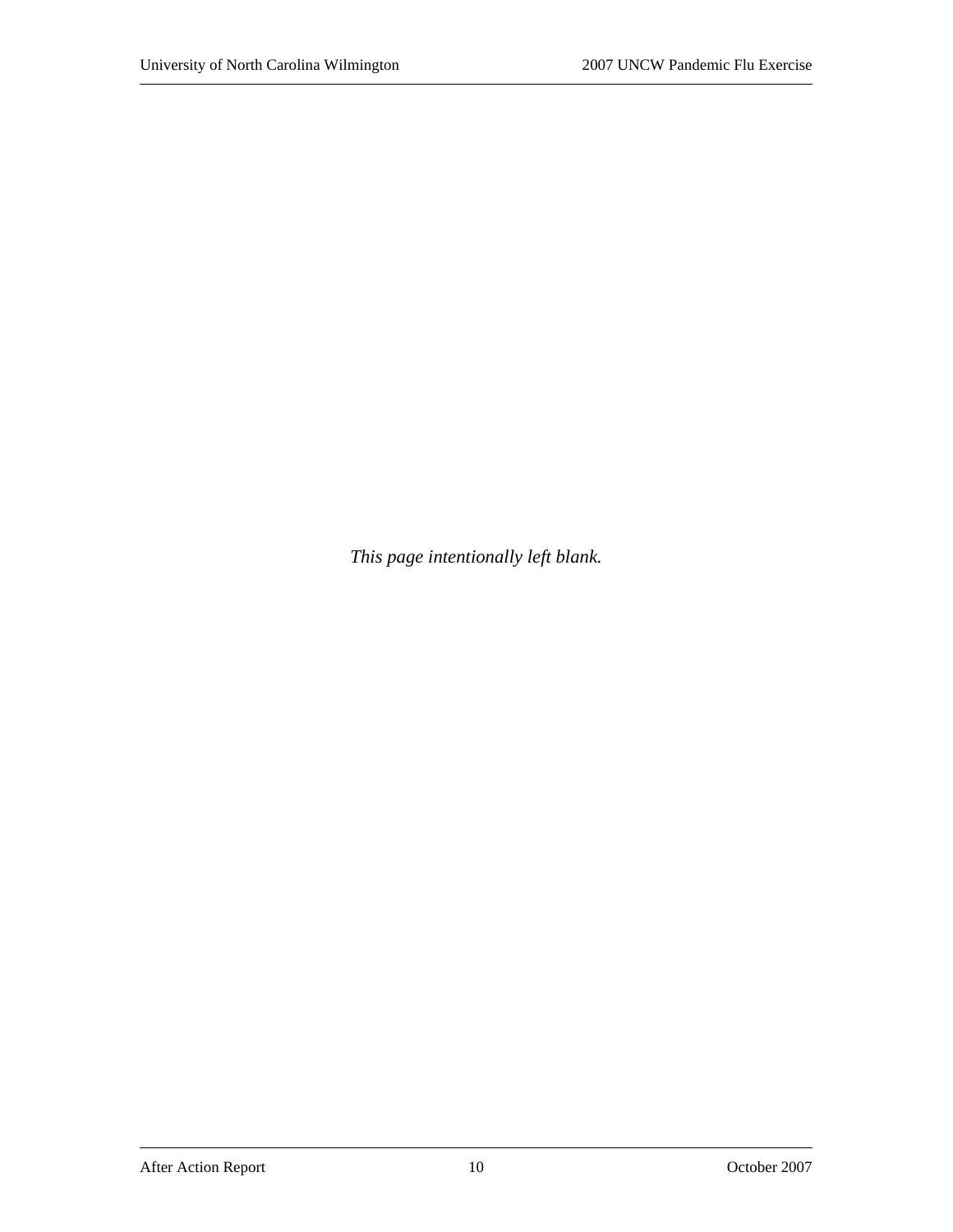## **Exercise Events Synopsis**

#### **Scenario Overview**

The events depicted in the scenario took place during normal operations on UNCW's campus. Because unique viruses have formed in several countries throughout the world, universities are vulnerable to infectious disease emergencies and/or pandemic influenza events. As such, UNCW must prepare for the possibility of pandemic flu situation because there is a possibility that this scenario could actually occur.

The scenario takes place from the summer of 2007 through December of 2007 during a normal semester at UNCW.

#### **Methodology**

After receiving scenario information from the exercise controller, participating departments discussed response actions in a tabletop setting. Participants acted in their real-time roles and were divided into groups based on function. These groups included the Crisis Decision Team, Business Affairs, Student Affairs, and Academic Affairs. Exercise questions were specific for each group. All responders sat in one room to increase awareness of information flow and decisions made by different participating groups. The controller interjected information as needed throughout the scenario and answered participants' questions as necessary.

#### **Scenario**

Module 1: Preparedness

Situation:

*Summer 2007* 

- Human-to-human transmission of H5N1 confirmed in several Asian countries.
- WHO declares a Phase 5 Pandemic Alert.
- CDC issues travel recommendations.
- Flu spreading rapidly throughout Europe and Asia.

*Fall semester begins* 

• Suspected cases in major US cities.

#### Module 2: Initial Response

Situation:

*October 2007* 

- A student on the UNCW men's soccer team returns from a trip to Northeastern University in Boston, Massachusetts where he played in a game.
- The student has been complaining of flu-like symptoms since he returned and goes to the Student Health Center to get checked out.
- Dr. Meyer examines him suspects that this is a case of the Avian flu.

Module 3: Continued Response\*

Situation: *November 2007*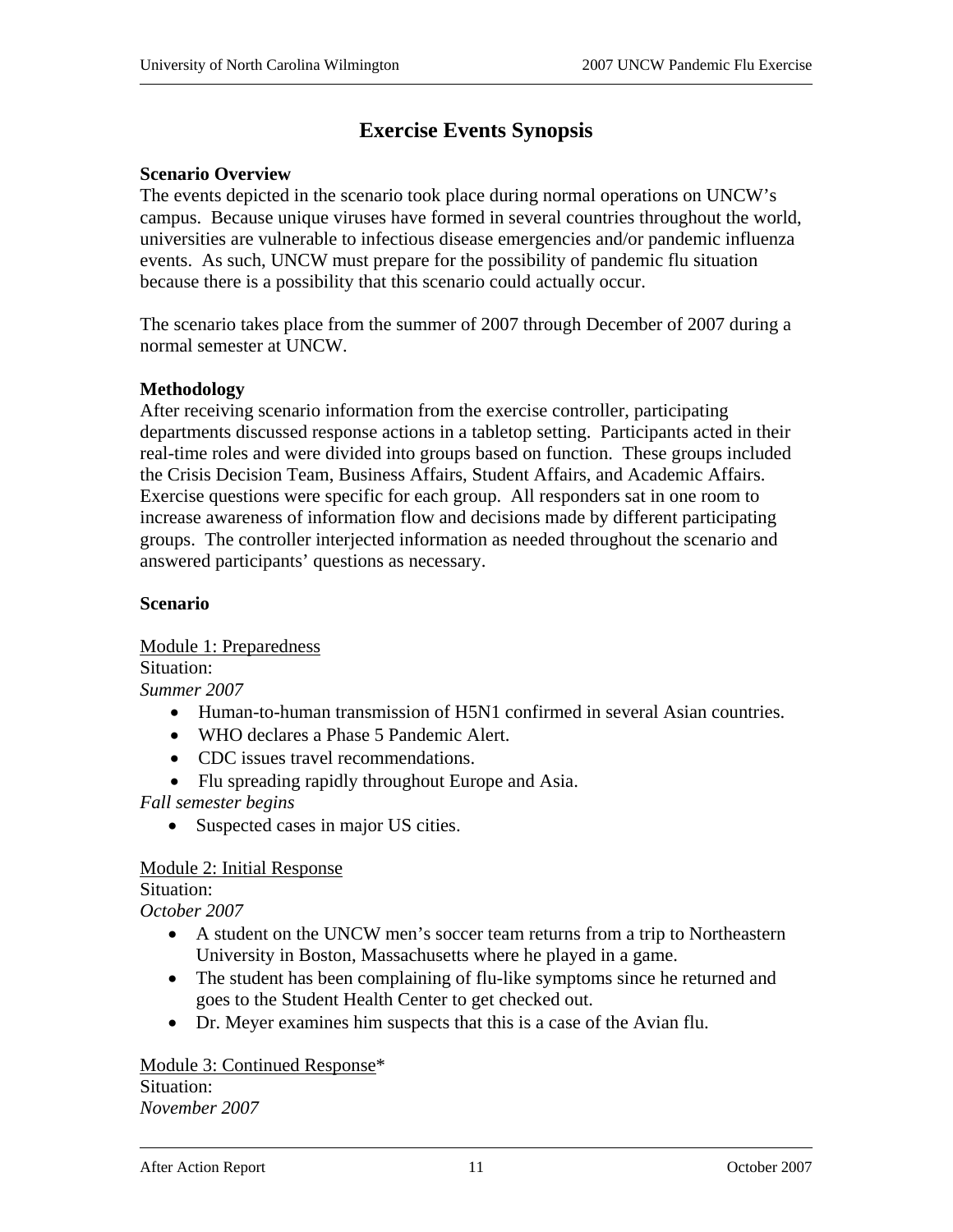- Avian Flu cases have been reported all throughout the country.
- WHO issues a statement that the strain is particularly virulent for children and young adults.
- Students have begun to self-evacuate and many employees are not showing up for work.
- Shipments of food and supplies are being delayed due to widespread shortage of available workers.

## Module 4: Recovery and Business Resumption\*

Situation:

*December 2007* 

- The CDC and WHO announce that the first wave of the pandemic is over. A second wave may occur within the next few months.
- Many students and staff members are still ill; several students remain on campus and most employees are still not reporting to work.

*\*Due to time constraints, participants were only able to discuss the first two modules.* 

#### **Exercise Timeline**

- 1. Introduction (10 min)
- 2. Four Modules:
	- Module 1: Preparedness (25 min)
	- Module 2: Initial Response (25 min)
	- Module 3: Continued Response (25 min)
	- Module 4: Recovery and Business Resumption (25 min)
- 3. Within each Module:
	- Scenario (5 min)
	- Discussion in groups (10 min)
	- Presentation (10 min)
	- Facilitator may interject with more scenario information during the discussions.
- 4. Hotwash (10 min)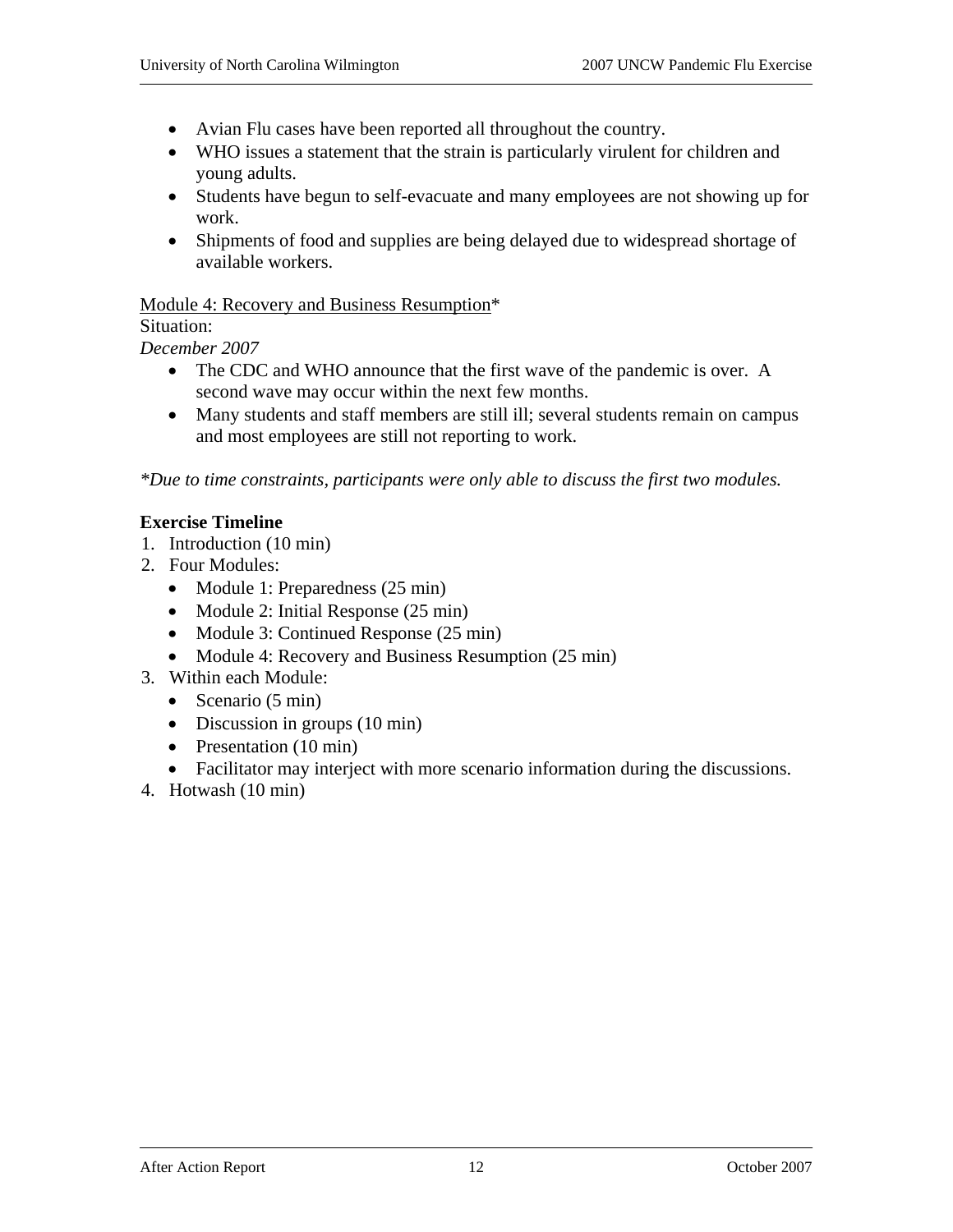## **Successes**

The scenario used in this exercise presented situations to the participants that enabled them to practice unfamiliar and new procedures. The exercise also allowed for increased coordination between all of the participating departments. While the exercise brought out areas that need improvement, several successes emerged during exercise plan as well, including the following:

- Excellent coordination and communications between departments within the same groups (i.e. the Crisis Decision Team, Academic Affairs, Student Affairs, and Business Affairs).
- Quick thinking and diligent work by Student Health personnel to identify and isolate the first flu case on campus.
- Good use of social distancing procedures in the early stages of the pandemic flu situation.
- Effective communication and education to the UNCW community about respiratory protection.
- Timely decision making by the Crisis Decision Team, in coordination with Student Health, to cancel classes and close the campus.
- Several revisions to the UNCW Pandemic Influenza Response Plan resulted from this exercise that will create a more cohesive, well-written plan.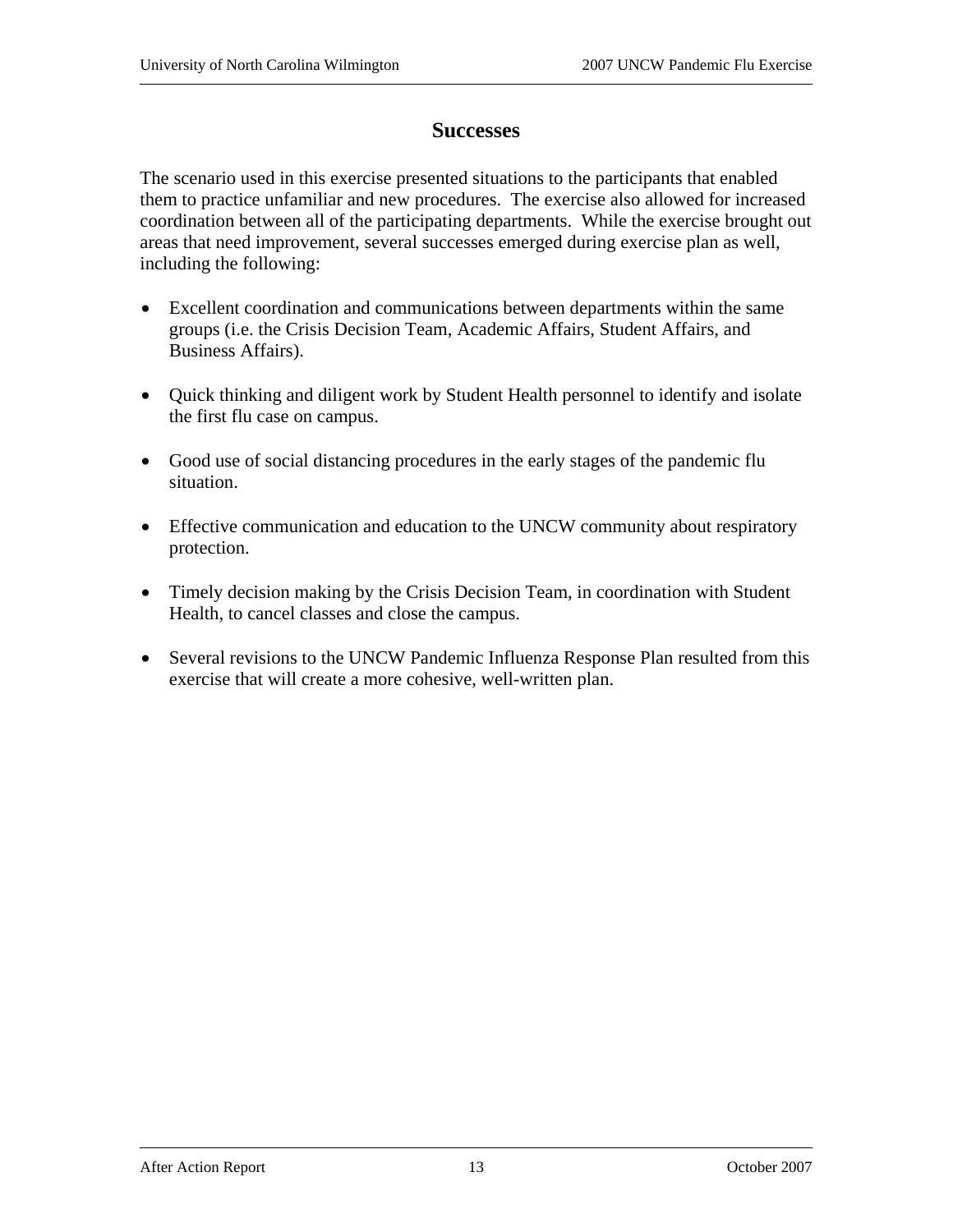*This page intentionally left blank.*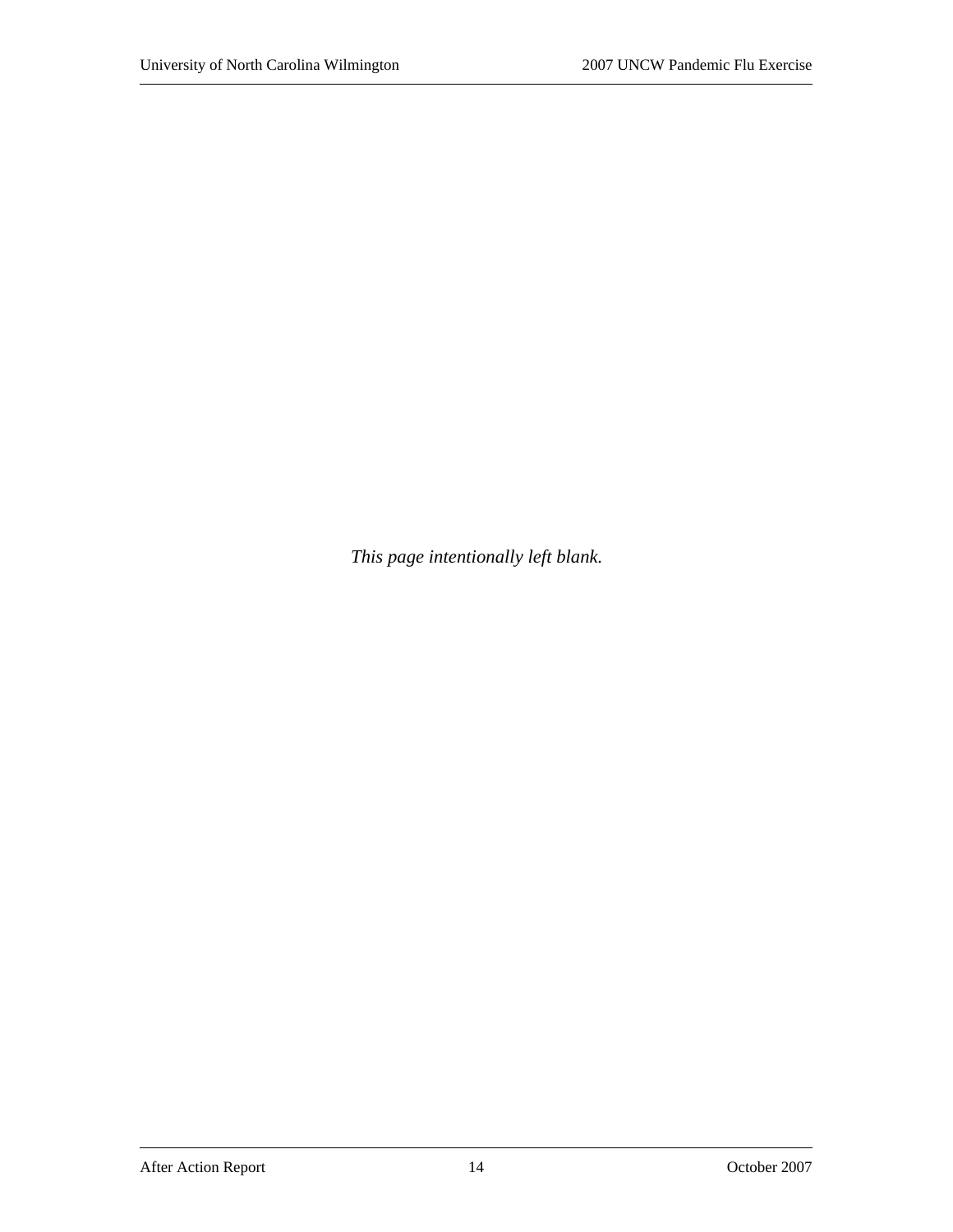## **Issues Summary**

The UNCW Pandemic Flu Exercise brought forth a number of issues concerning the response to a pandemic flu situation at UNCW. These issues have been grouped into the following categories:

- Direction, Control, and Coordination
- Resource Management
- Planning
- Communications and Warning
- Operations and Procedures
- Logistics and Facilities
- Training and Exercises
- Crisis Communication, Public Education, and Information Management
- Finance and Administration

These categories are a modified version of the elements of the National Fire Protection Association (NFPA) standard on Disaster/Emergency Management and Business Continuity Programs. NFPA 1600 identifies elements of any effective comprehensive emergency management program and is considered the national standard for emergency management. These categories will promote organization of current and future policies, plans, and procedures into a logical emergency management framework.

#### **Direction, Control, and Coordination**

1. UNCW needs a succession plan and alternates for essential functions because UNCW leaders may be unavailable due to onset of a pandemic flu.

*Proposed Action:* Each area/department needs an official depth chart for essential functions.

*Responsible department(s):* All university departments must prepare a succession plan for essential functions. The Pandemic Flu Committee will coordinate this task.

2. There is a need for a university liaison to be stationed at the New Hanover County Health Department during a pandemic flu type emergency.

*Proposed Action:* Designate a university staff person, preferably one within Student Health, to report to the New Hanover County Health Department during a pandemic flu emergency.

*Responsible department(s)*: Student Health (designation), EH&S (add to plan)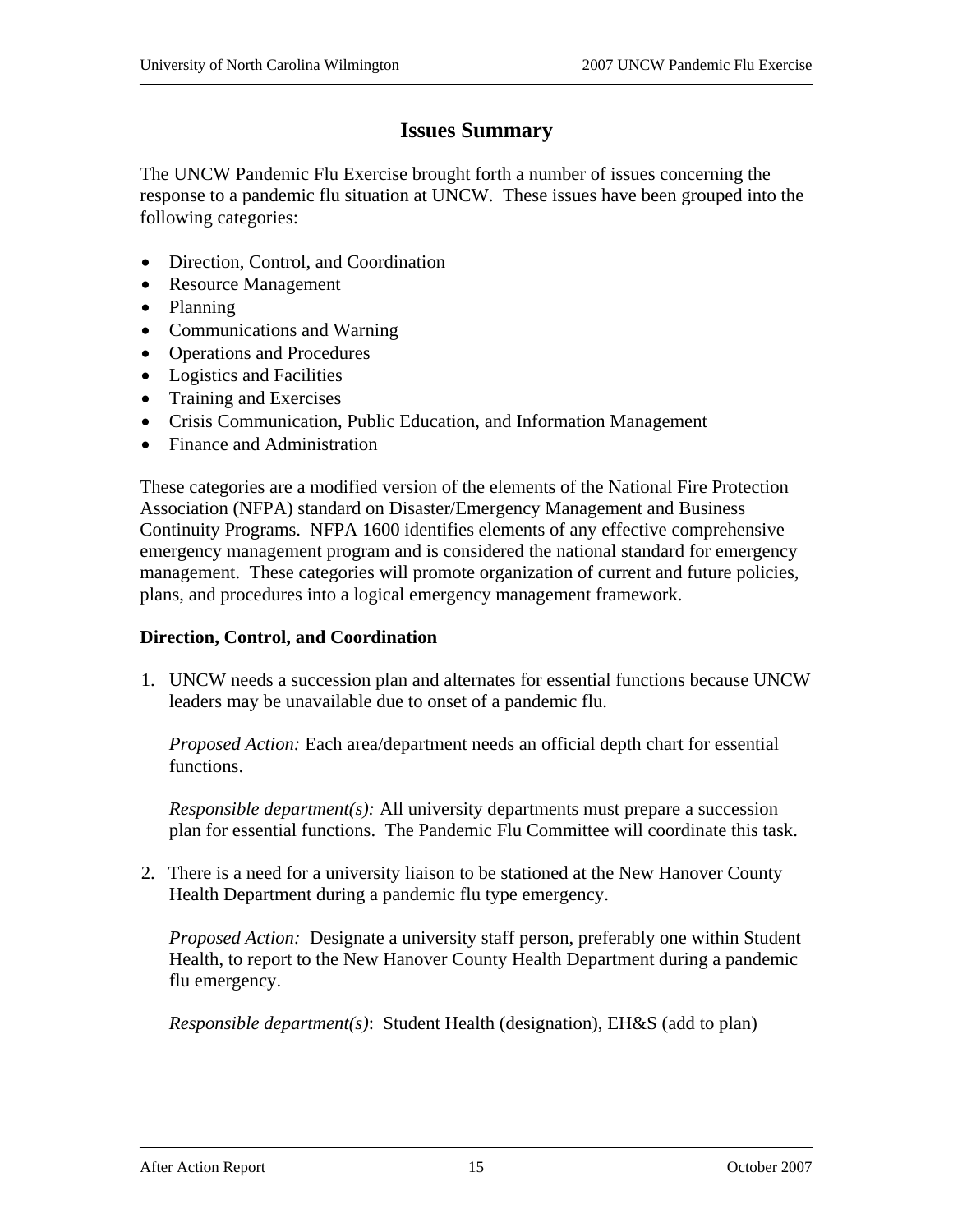#### **Resource Management**

1. There is no contingency plan in place for the loss of personnel who hold essential functions.

*Proposed Action:* Along with creating succession plans, create a contingency plan for the loss of personnel expected during a pandemic flu emergency.

*Responsible department(s)*: Pandemic Flu Committee

2. There is no plan or program for personal protective equipment (i.e. respirators) assignment and distribution. Furthermore, there is no clear knowledge of how large the current university stockpile is, nor any understanding of low long that stockpile will last.

*Proposed Action:* Create a risk assessment for the understanding of surgical versus N95 masks as well as create an accurate inventory count of UNCW supplies and how long the current stockpile will last. Add this information to the UNCW Pandemic Influenza Response Plan.

*Responsible Department(s)*: EH&S

#### **Planning**

1. The UNCW Pandemic Influenza Response Plan needs language that states that UNCW will follow the direction of the Center for Disease Control for travel restrictions at a minimum. Whereas, UNCW will not be able to implement any type of direction to the UNCW community less than what the CDC recommends, but does reserve the right to implement direction above a beyond what the CDC recommends for travel situations.

*Proposed Action:* Add information to the UNCW Pandemic Influenza Response Plan stating that UNCW will follow CDC guidance for travel restrictions.

*Responsible Department(s)*: EH&S, International Programs

2. Currently, the plan does not dictate procedures for a declared state of emergency, nor does it describe when and how a state of emergency will be declared.

*Proposed Action:* Add information to the UNCW Pandemic Influenza Response Plan about the declaration of a state of emergency, including specific steps that need to be taken by UNCW responders when this occurs.

*Responsible Department(s)*: EH&S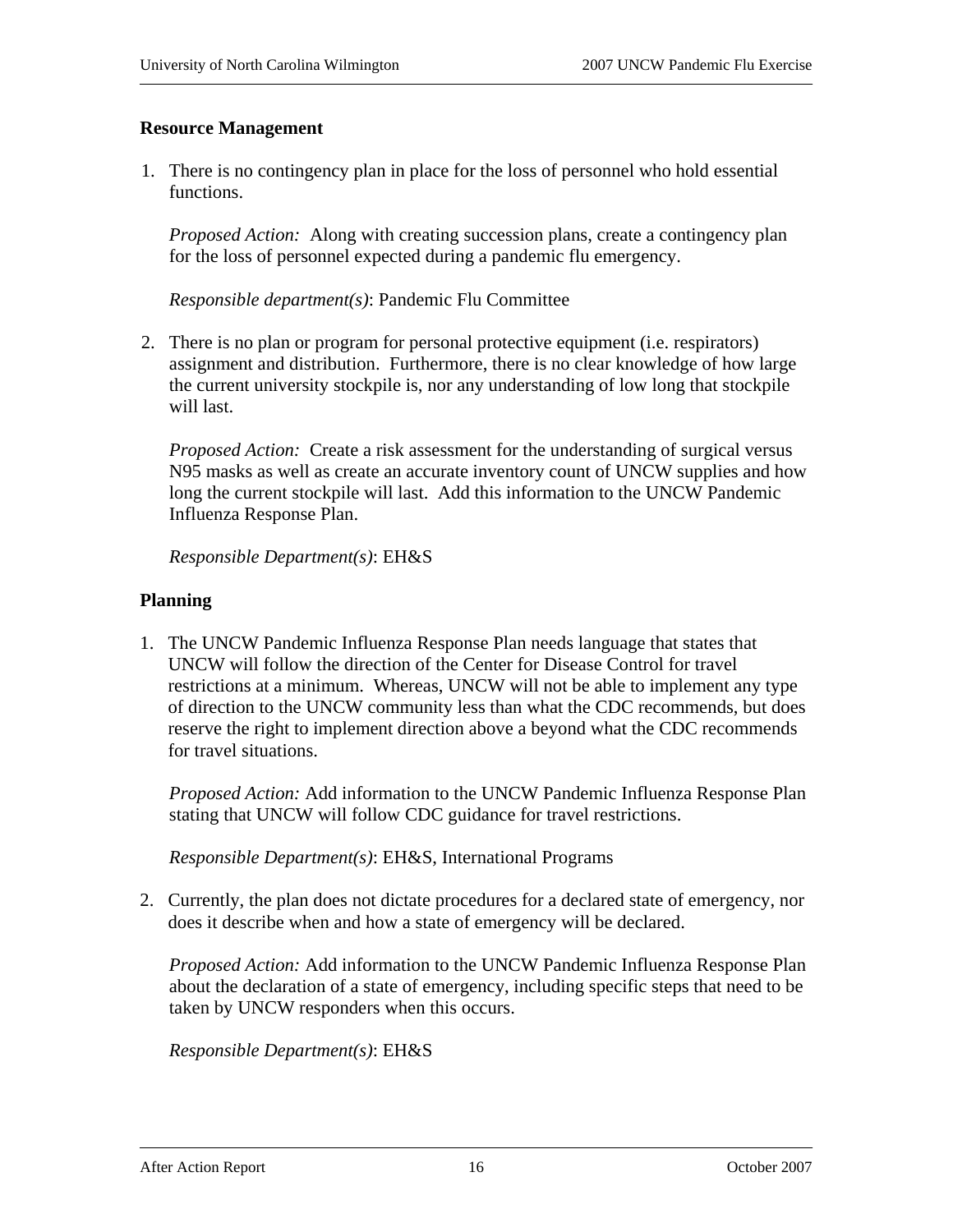3. Currently, the plan does not discuss "essential functions," nor are they designated in the plan.

*Proposed Action:* Add information to the UNCW Pandemic Influenza Response Plan about essential functions and designate these within all departments at UNCW.

*Responsible Department(s)*: EH&S, Human Resources, Pandemic Flu Committee

#### **Communications and Warning**

 No issues concerning communications and warning in a pandemic flu emergency were encountered during the exercise.

#### **Operations and Procedures**

1. During a pandemic flu event, it may be necessary to cut some but not all UNCW services. A prearranged priority listing of all UNCW services needs to be in place so that the most pertinent functions can still operate with limited staff.

*Proposed action:* Create a priority system to determine which functions must continue and which may be allowed to expire during a pandemic flu emergency.

*Responsible Department(s)*: Pandemic Flu Committee

2. Academic policies need to be created for the case that the campus is closed and the university decides to continue classes through alternate means. These policies must include the media in which classes will be taught and a uniform grading scheme developed for the entire academic community.

*Proposed Action:* Convene academic representatives of the Pandemic Flu Committee to create academic policies that address the continuation of classes during a pandemic flu emergency.

*Responsible Department(s)*: Pandemic Flu Committee

3. If the campus is closed, there should be human resource and academic affairs policies that govern faculty and staff who work from home.

*Proposed Action:* Convene the Pandemic Flu Committee to flesh out policies for working from home. Check on the current/proposed telework policy.

*Responsible Department(s)*: Pandemic Flu Committee

4. Specific surveillance procedures for possibly ill persons on campus have not yet been developed.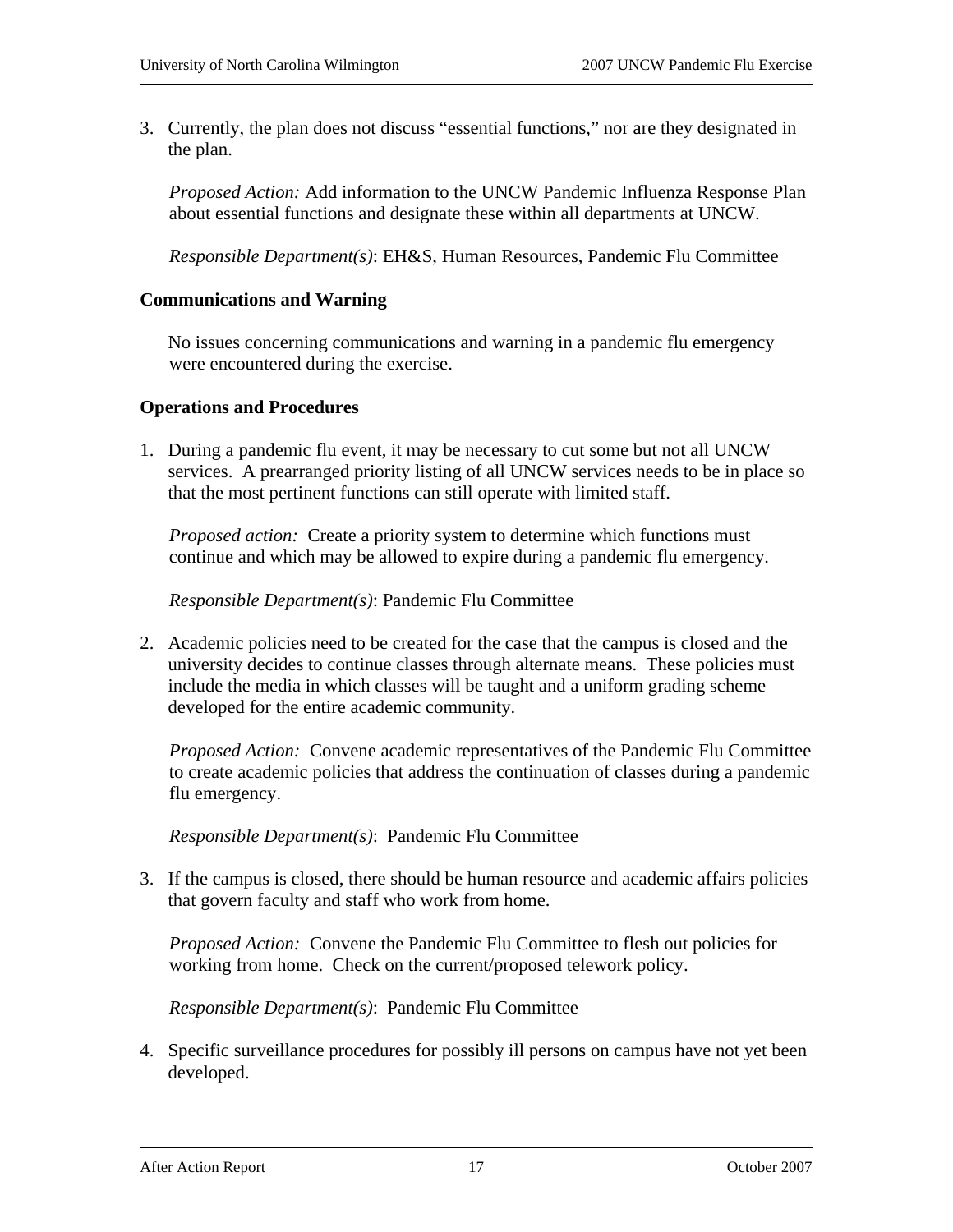*Proposed Action:* Develop health surveillance procedures and add these to the UNCW Pandemic Influenza Response Plan.

*Responsible Department(s)*: EH&S, Pandemic Flu Committee, Student Health

5. Currently there is no way to track where students will go if the campus closes due to a pandemic flu event.

*Proposed Action:* Develop an electronic tracking mechanism where students, faculty and staff can input their location after campus closure. In the meantime, utilize hurricane check-out procedures used in the residence halls.

*Responsible Department(s)*: Housing and Residence Life, ITSD

6. UNCW decision makers and emergency responders may need to have meetings during a pandemic flu emergency but may not be able to have these meetings in person due to the contagion. Similarly, while Emergency Operations Center functions may need to be utilized, the Emergency Operations Center may not be able to be activated because of the disease.

*Proposed Action:* Consider using WebEOC software to manage pandemic flu emergencies. Discuss with New Hanover County how UNCW can best utilize this software. Also consider the use of PIER for this function.

*Responsible Department(s)*: EH&S

#### **Logistics and Facilities**

1. In the case of an outbreak on campus, the university is unclear about the steps required to implement quarantine on campus.

*Proposed Action:* Clarify role in isolation and quarantine procedures including coordinating with local and state officials.

*Responsible Department(s)*: EH&S, in coordination with the New Hanover County Health Department.

#### **Training and Exercises**

1. Two hours did not allow enough time for the exercise participants to work through all four modules. Working through all of the modules would have allowed for valuable discussion from all of the participants.

*Proposed Action:* In the future, allow more time for emergency exercises if possible. Or, set aside another date and time to continue this exercise.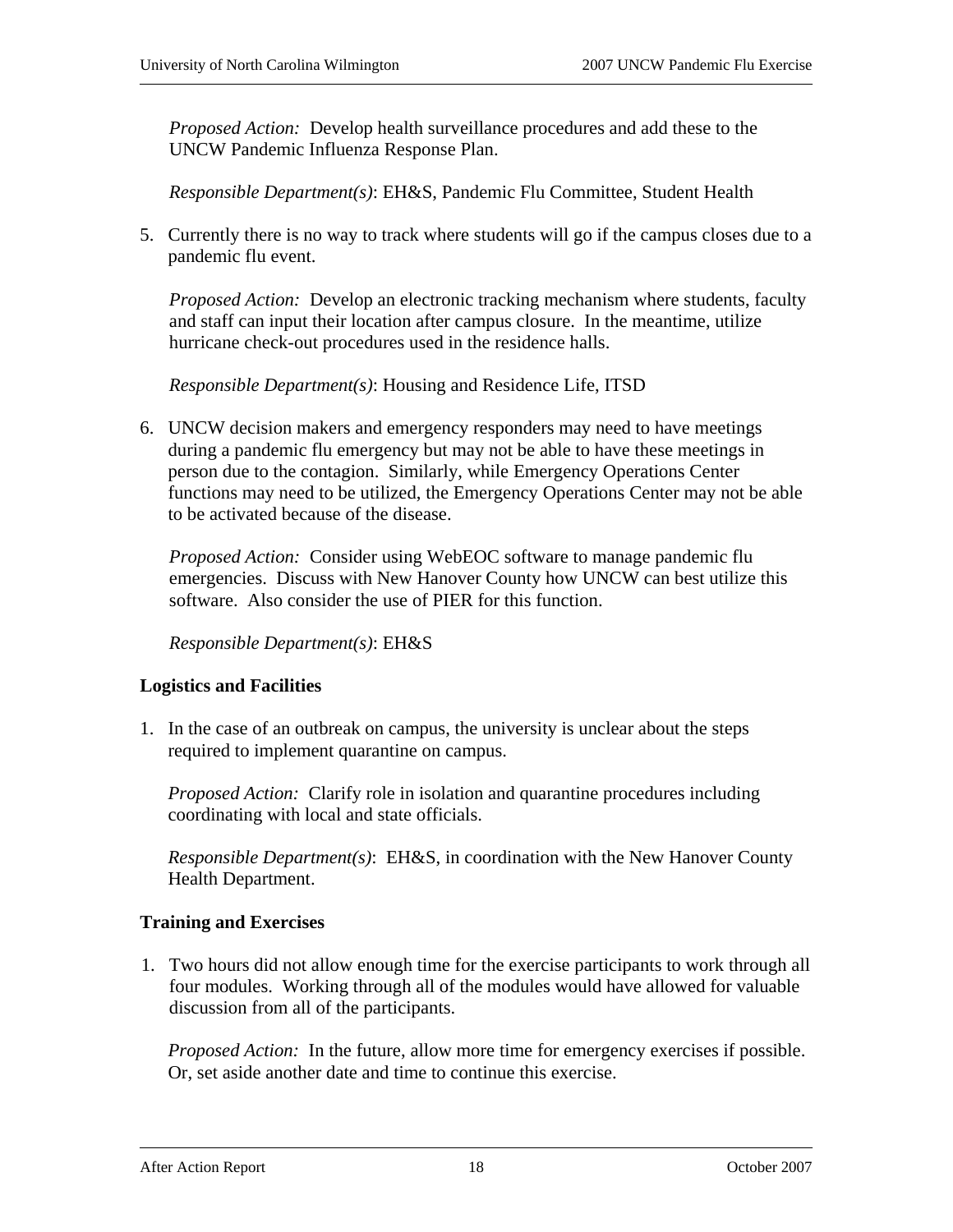*Responsible Department(s)*: EH&S

#### **Crisis Communication, Public Education, and Information Management**

1. During a pandemic flu emergency, it needs to be clear which department has the responsibility to address family members whose students are studying abroad. It is also unclear which communication method will reach faculty, staff, students, and researchers who are abroad in the timeliest manner.

*Proposed Action:* Add a section to the Crisis Communications Plan about how and what to communicate to faculty, staff, students, researchers who are abroad in a pandemic flu emergency. Determine who will communicate with parents of students who are abroad.

*Responsible Department(s)*: Marketing and Communications, International Programs

2. Concerned parents may call the university during a pandemic flu crisis. There is no clear department charged with answering and returning their phone calls. Scripts are also needed to ensure uniformity when communicating crisis information with families.

*Proposed Action:* Create pandemic flu emergency scripts to ensure uniformity in communication. Designate a department to be responsible for answering inquires by phone from parents. Include in pandemic flu plan a designation for a call center where all questions regarding pandemic flu emergency will be routed.

*Responsible Department(s)*: Marketing and Communications

3. Educational tools promoting hand washing and describing personal protective equipment use need to be created and put online so that the UNCW community can learn about these things prior to a pandemic event.

*Proposed Action:* Create online learning materials and modules about hand washing and personal protective equipment and promote these materials to the UNCW community at large.

*Responsible Department(s)*: EH&S, Marketing and Communications

#### **Finance and Administration**

No issues concerning finance and administration in a pandemic flu emergency were encountered during the exercise.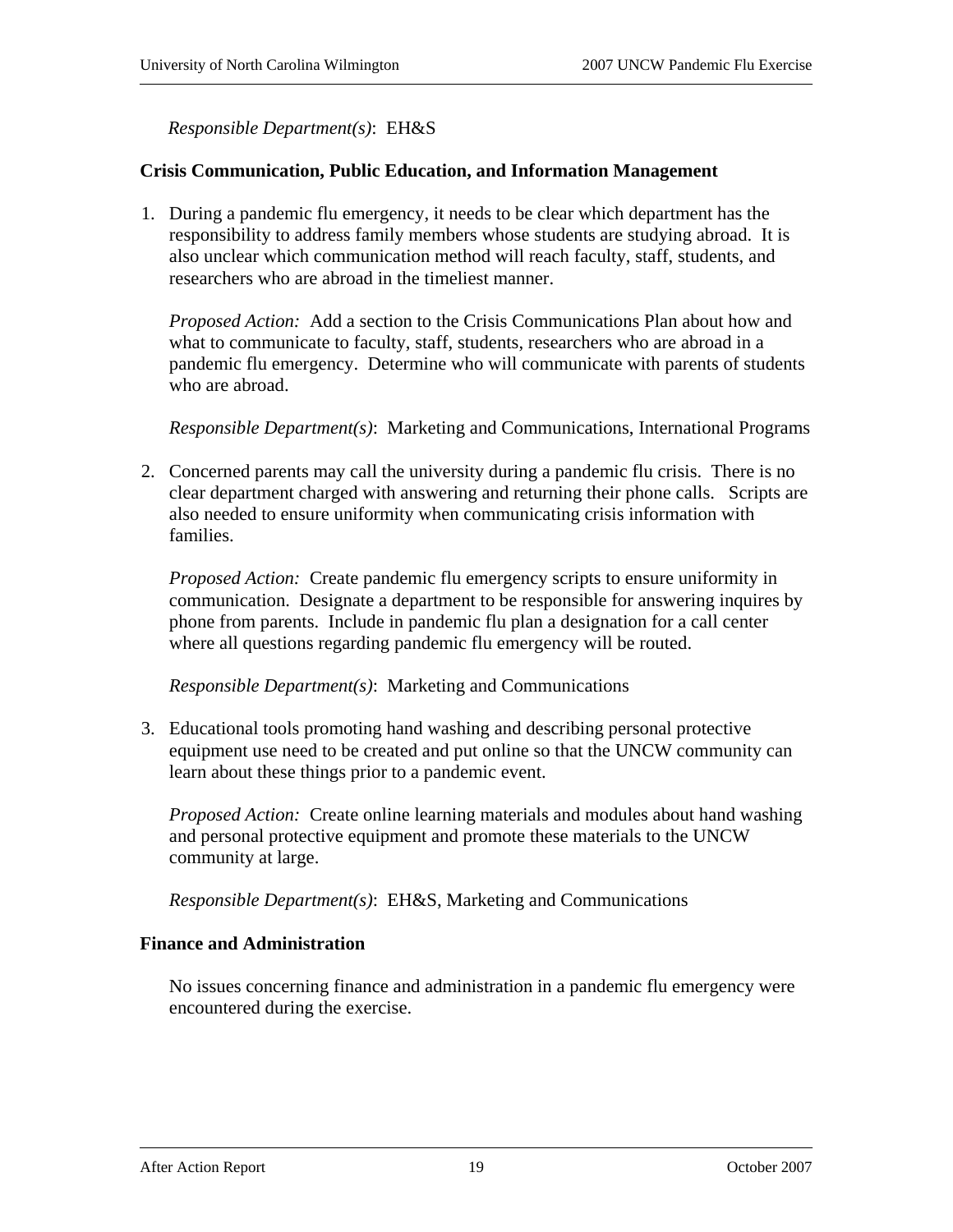*This page intentionally left blank.*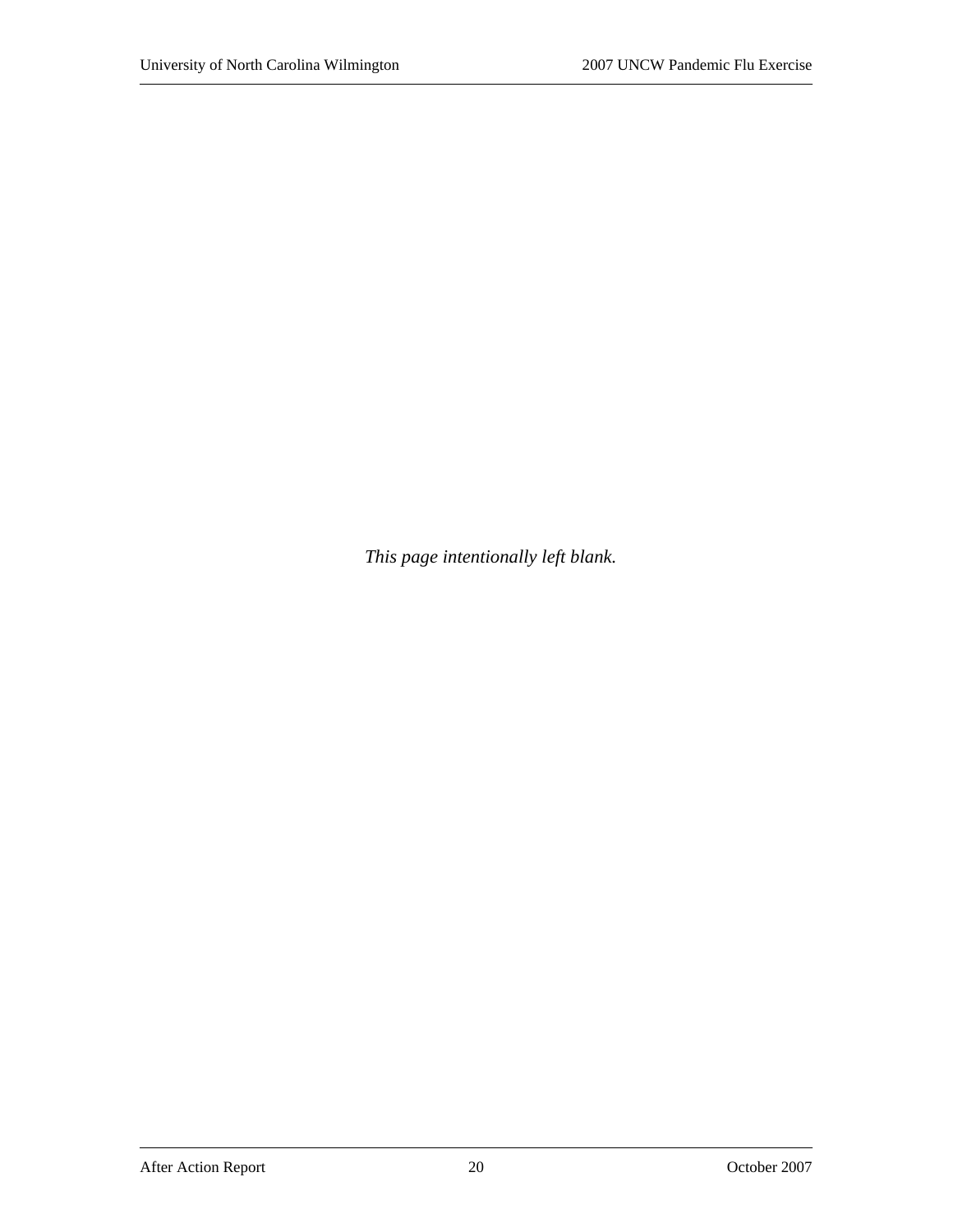## **Conclusion**

In the past century, pandemic flu has occurred three times killing millions of people world wide. It is common belief among many scientists that a pandemic flu will occur again in the course of human history. Therefore, it is important for UNCW to plan and prepare for such an event. UNCW has made an effort to update plans and procedures in order to become as prepared as possible for a pandemic flu outbreak, and all hazards. The UNCW Pandemic Flu exercise enhanced these efforts to become better prepared.

The UNCW Pandemic Flu exercise allowed UNCW emergency responders and members of the Pandemic Flu Committee to practice response actions in a pandemic flu situation. The scenario allowed them to react to challenging situations brought about by a pandemic flu emergency and enabled them to practice coordination and information flow between the different participating groups. Several successes and issues in plans and procedures were noted. Overall, the exercise created a better readiness at UNCW to respond to pandemic flu events and any major emergency requiring emergency response by UNCW personnel.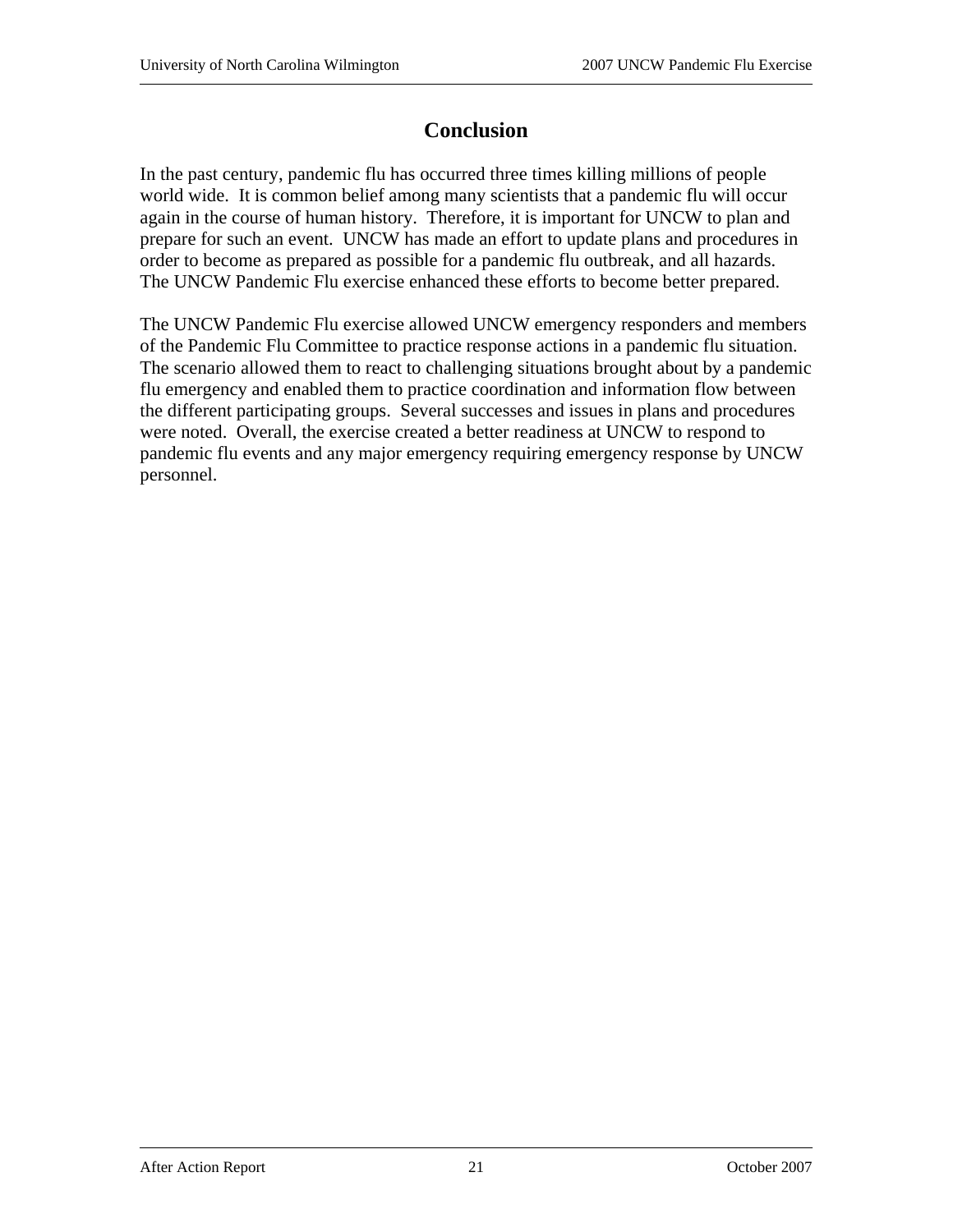*This page intentionally left blank.*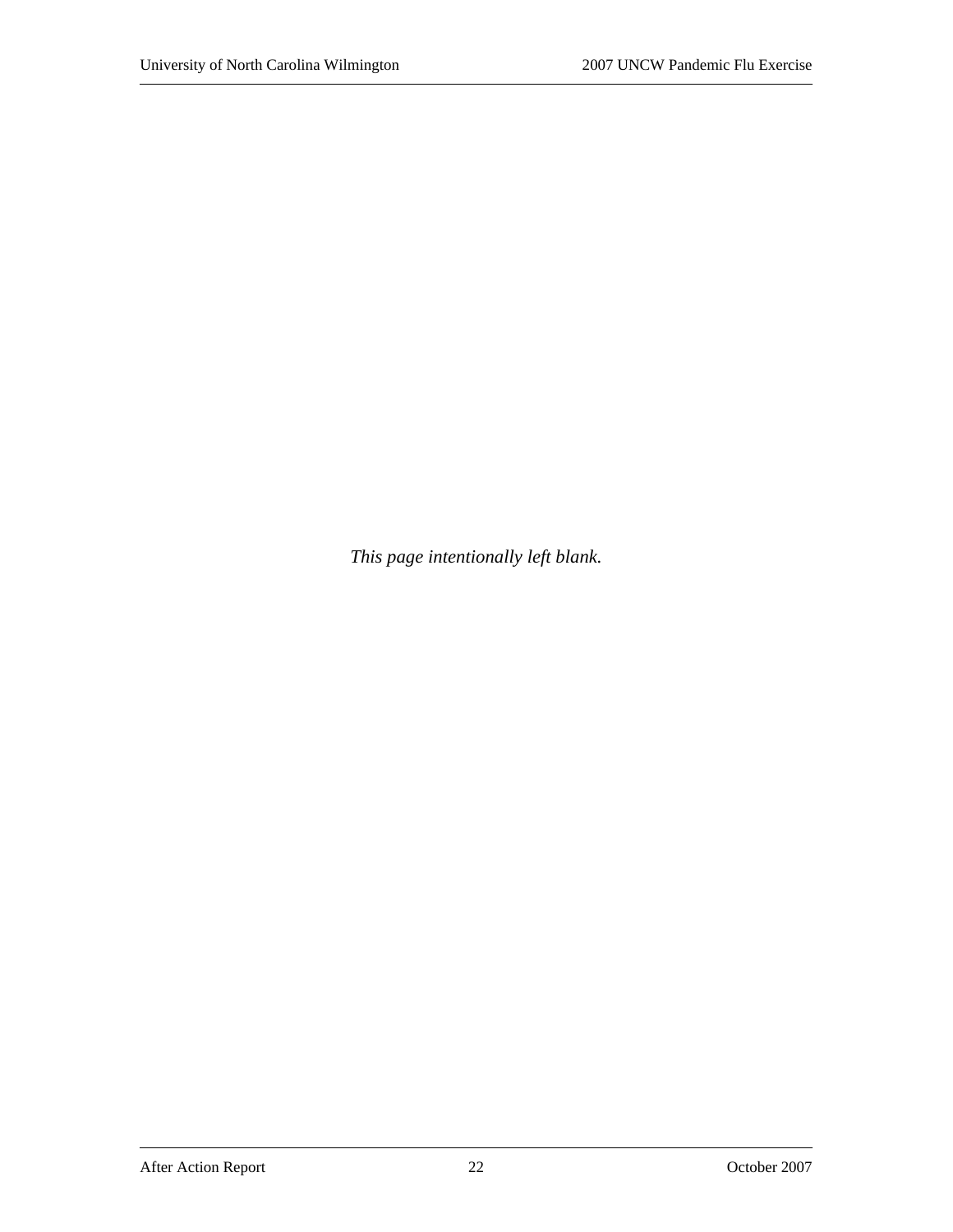# **Appendix A: Exercise Presentation**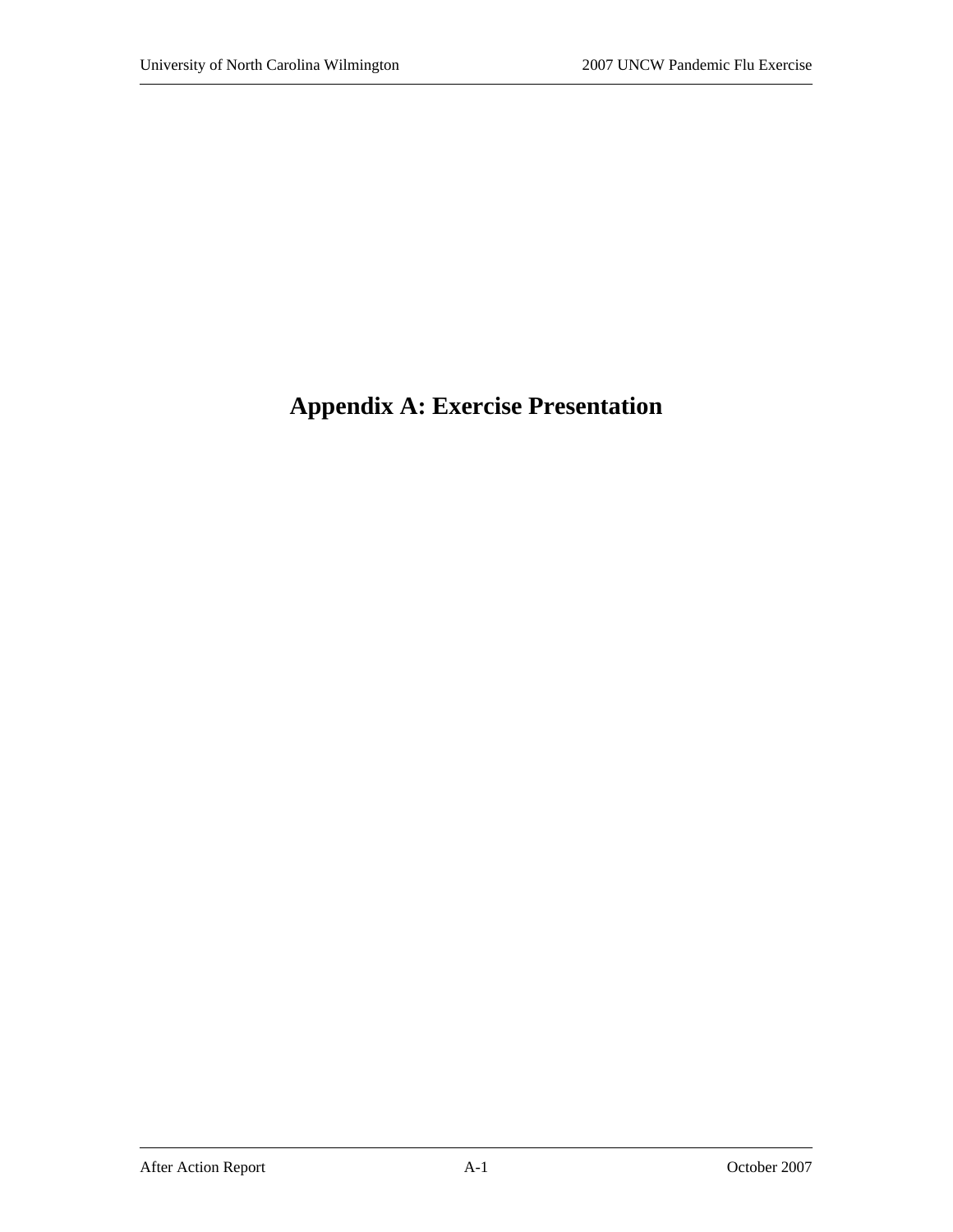*This page intentionally left blank.*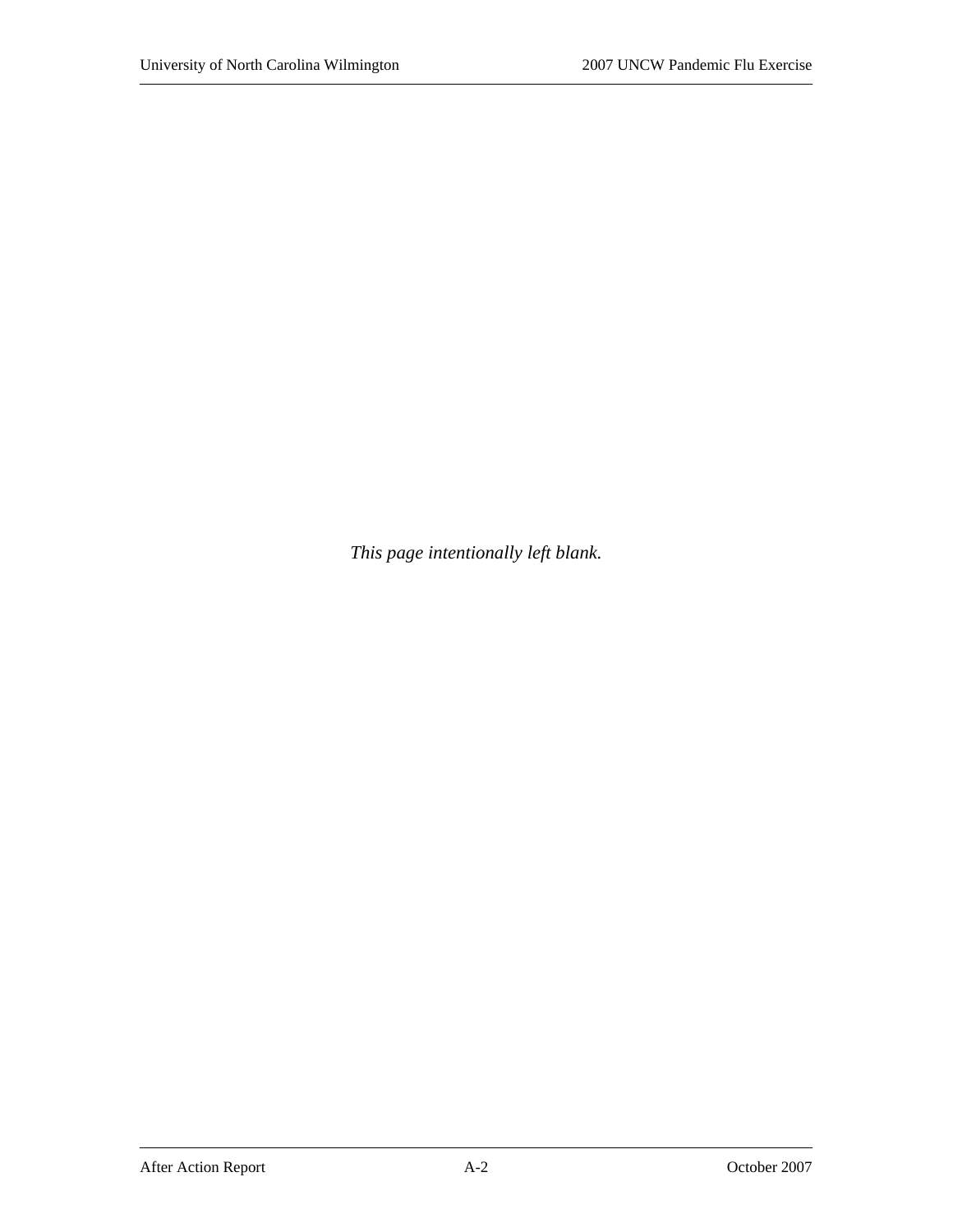

# **Exercise Format**

- Tabletop Exercise
- · FEMA's definition: "a facilitated analysis of an emergency situation in an informal, stress-free environment."
- . Roles: facilitator and participants
- · Discussion based (all simulated)
- A "no-fault" exercise
	- · Evaluating plans, not people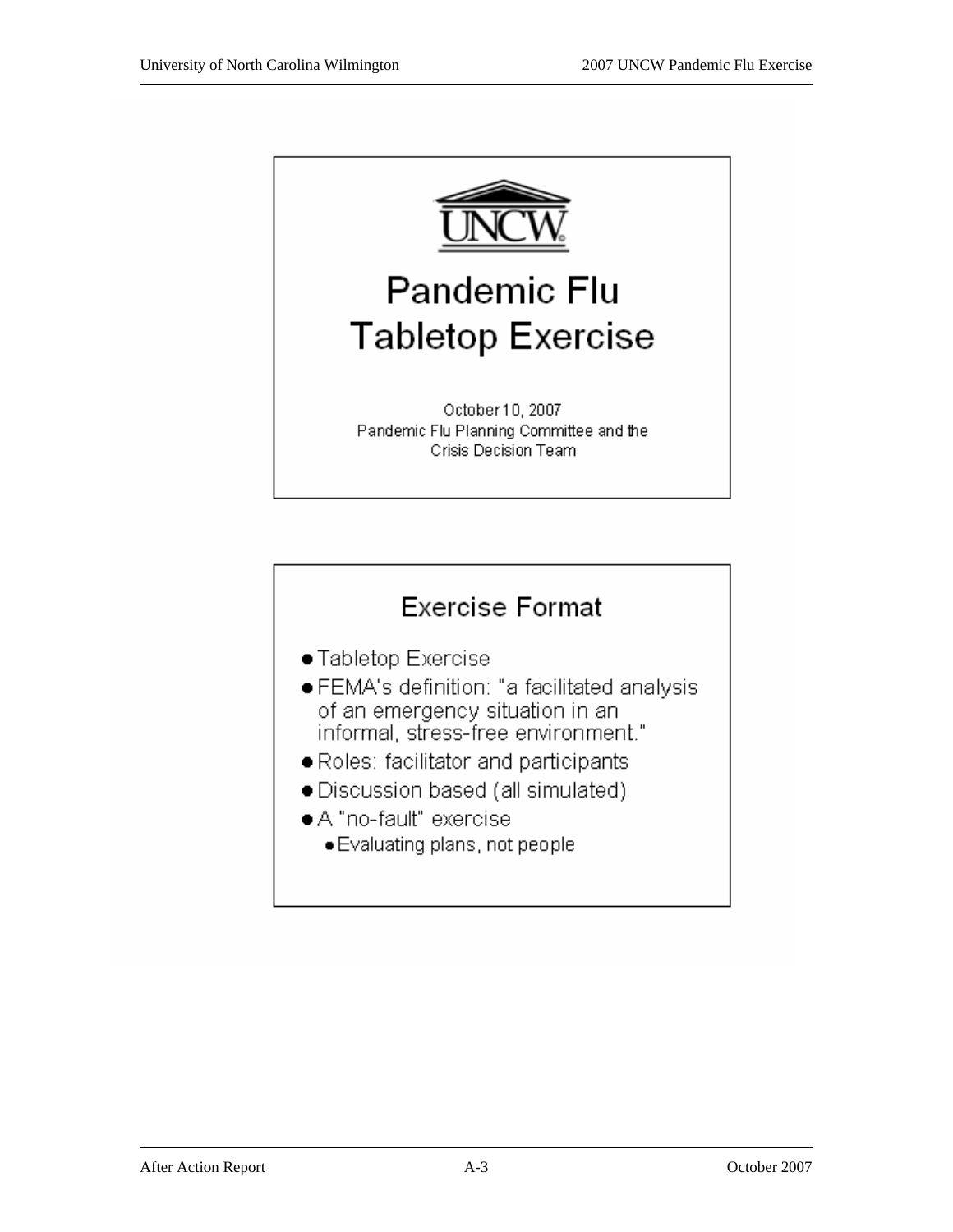

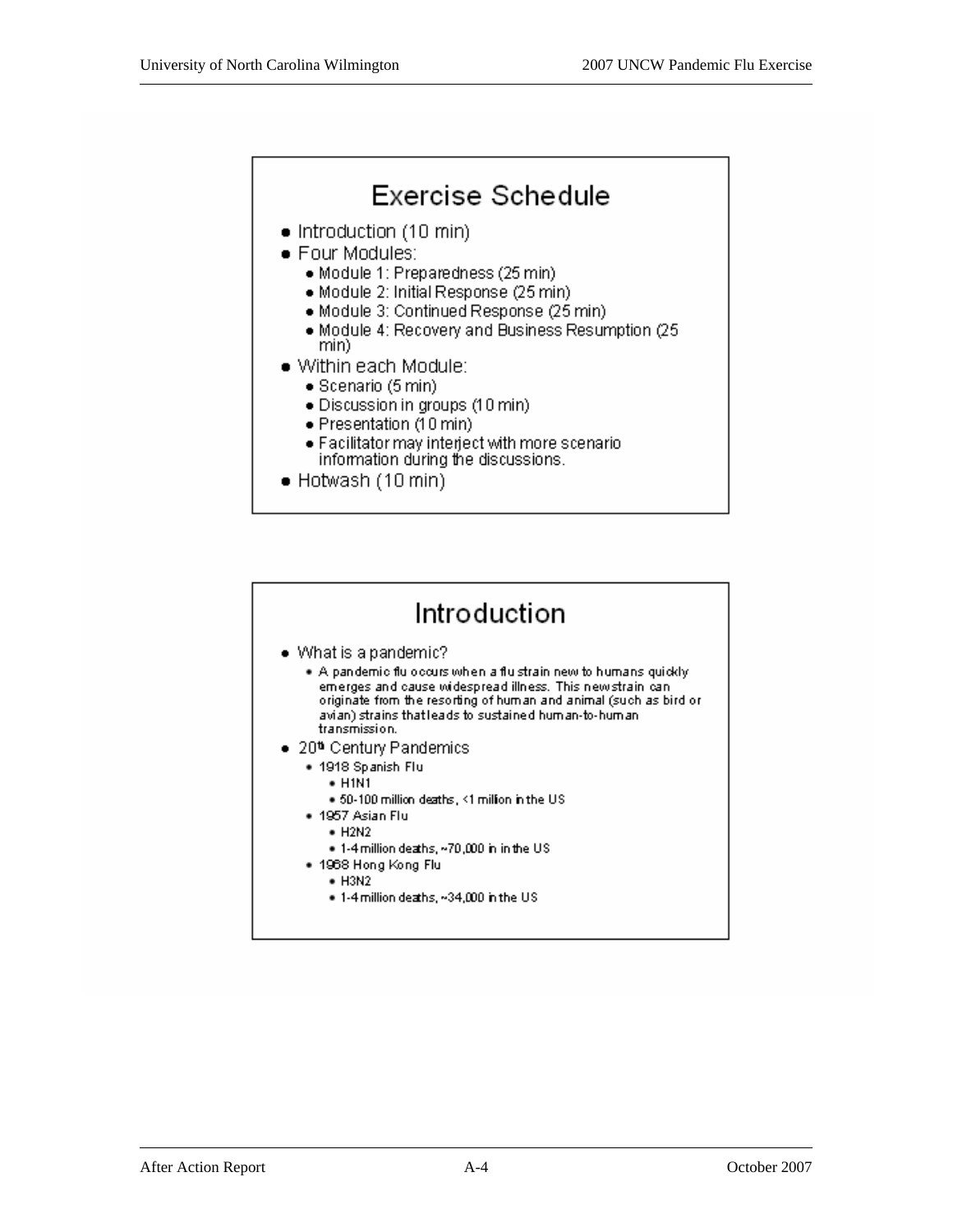# Flu terms defined

- Seasonal (or common) flu is a respiratory illness that can be transmitted person to person. Most people have some immunity, and a vaccine is available.
- Avian (or bird) flu (AI) is caused by influenza viruses<br>that occur naturally among wild birds. Low pathogenic AI is common in birds and causes few problems. H5N1 is highly pathogenic, deadly to domestic fowl, and can be transmitted from birds to humans. There is no human immunity and no vaccine is available.
- Pandemic flu is virulent human flu that causes a global outbreak, or pandemic, of serious illness. Because there is little natural immunity, the disease can spread easily from person to person. Currently, there is no pandemic flu.

From: pandemicflu.gov

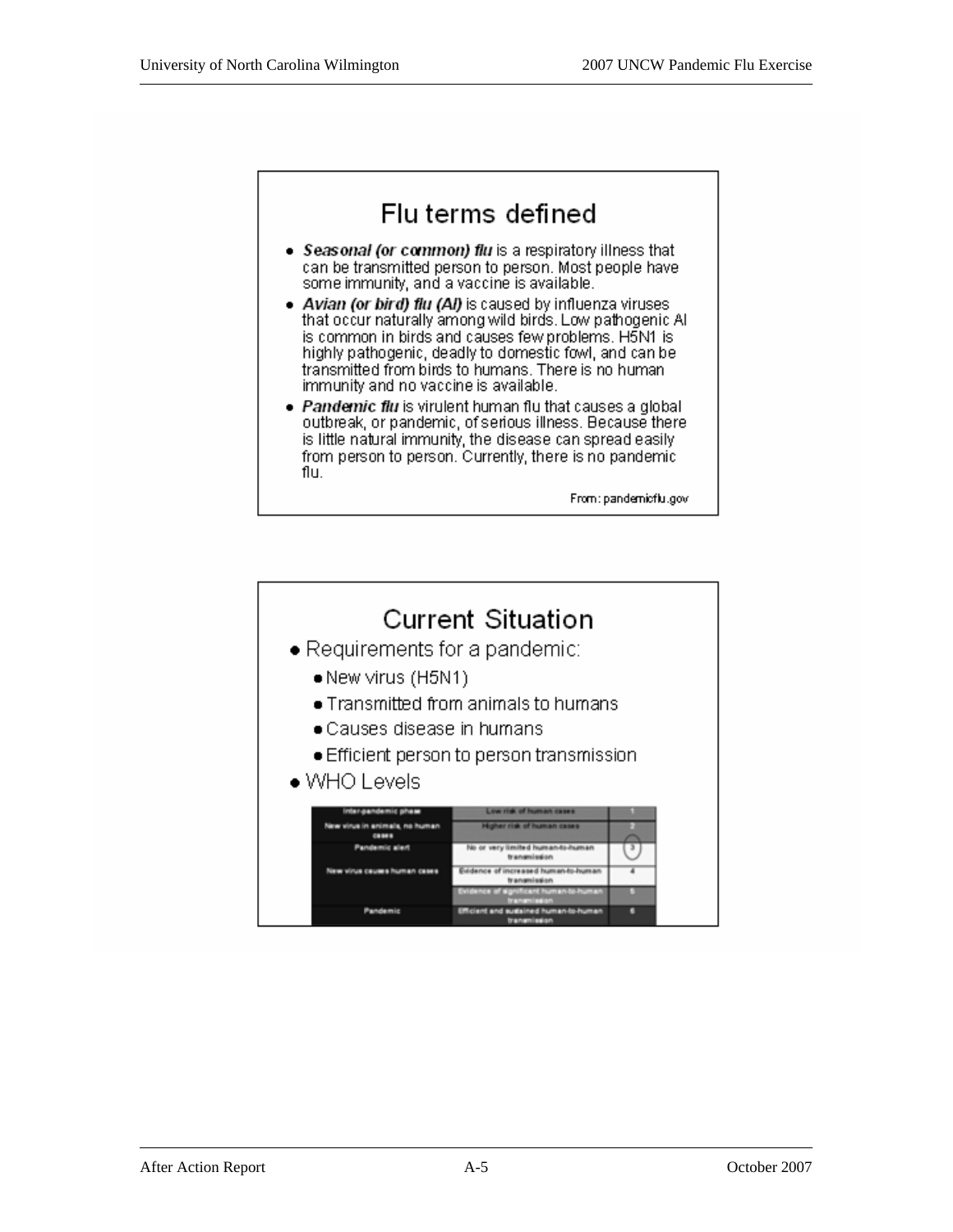# Why a pandemic flu tabletop?

- Uncertainties:
	- When a pandemic will occur
	- . What virus will lead to a pandemic (H5N1 or another strain?)
	- $\bullet$  Virus' susceptibility to anti-virals
	- . How long it will last/how many waves will come through
- Therefore, it is important to plan!
- Also required by General Administration

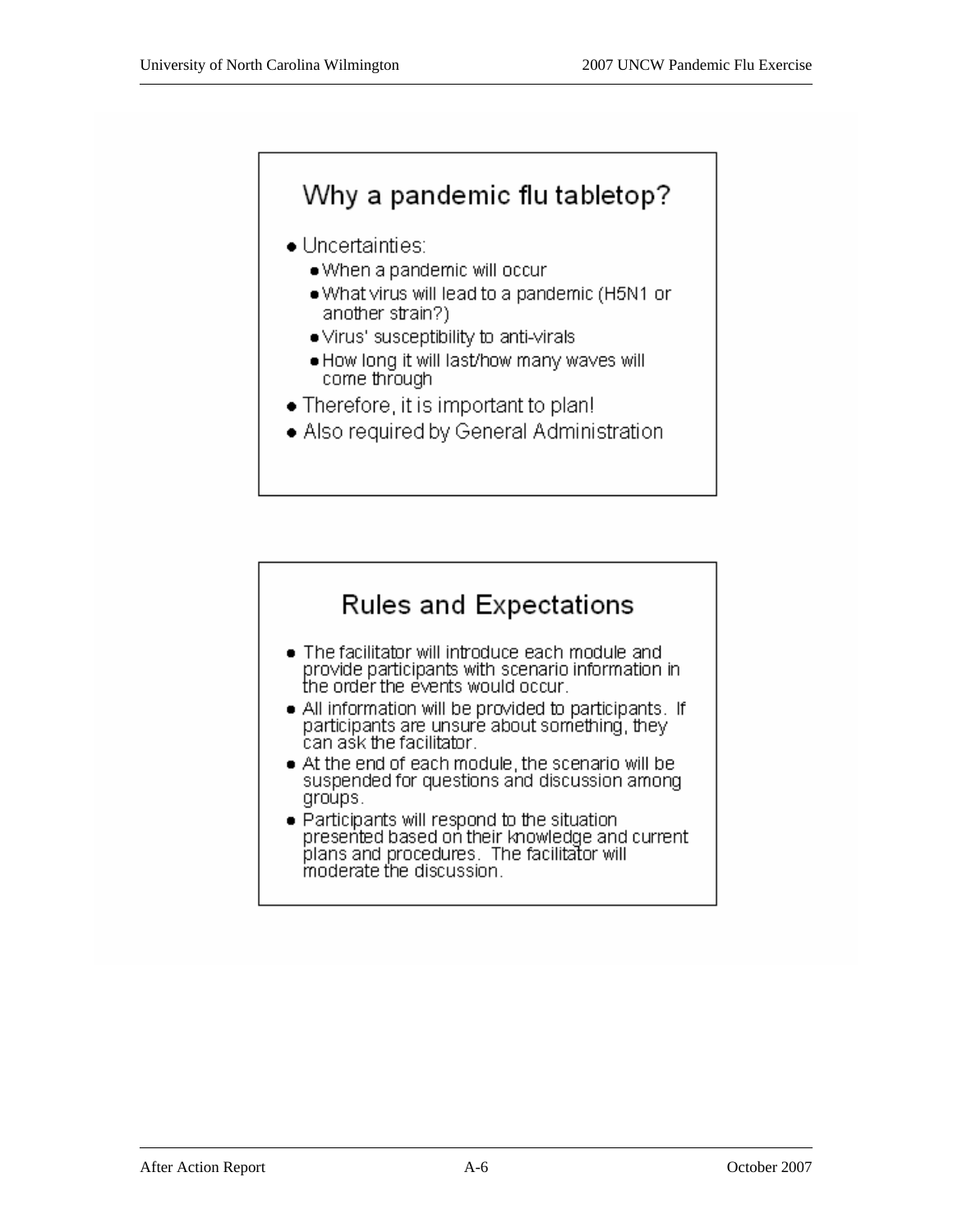# Objectives

- Learn about the unique challenges a pandemic poses to the health and well-being of the UNCW community.
- Identify gaps and issues in the UNCW Pandemic Flu Plan that need to be addressed.
- . Evaluate how the existing UNCW Pandemic Flu Plan and the emergency management structure addresses the challenges posed by a pandemic influenza event.
- Assess how UNCW will coordinate its response with local, state, and federal entities during a pandemic event.

# Groups

- $\bullet$  Crisis Decision Team
	- · Max Allen, Sharon Boyd, Cindy Lawson, Pat Leonard, Eileen Goldgeier, William Fleming
- Academic Affairs
	- · Manuel Avalos, Yeounsoo Kim, Denise DiPuccio
- Student Affairs
	- · Peter Meyer, Katrin Wesner, Edgar Berry
- Business Affairs
	- · Kay Ward, Stan Harts, David Donaldson, Tom Freshwater, Zachery Mitcham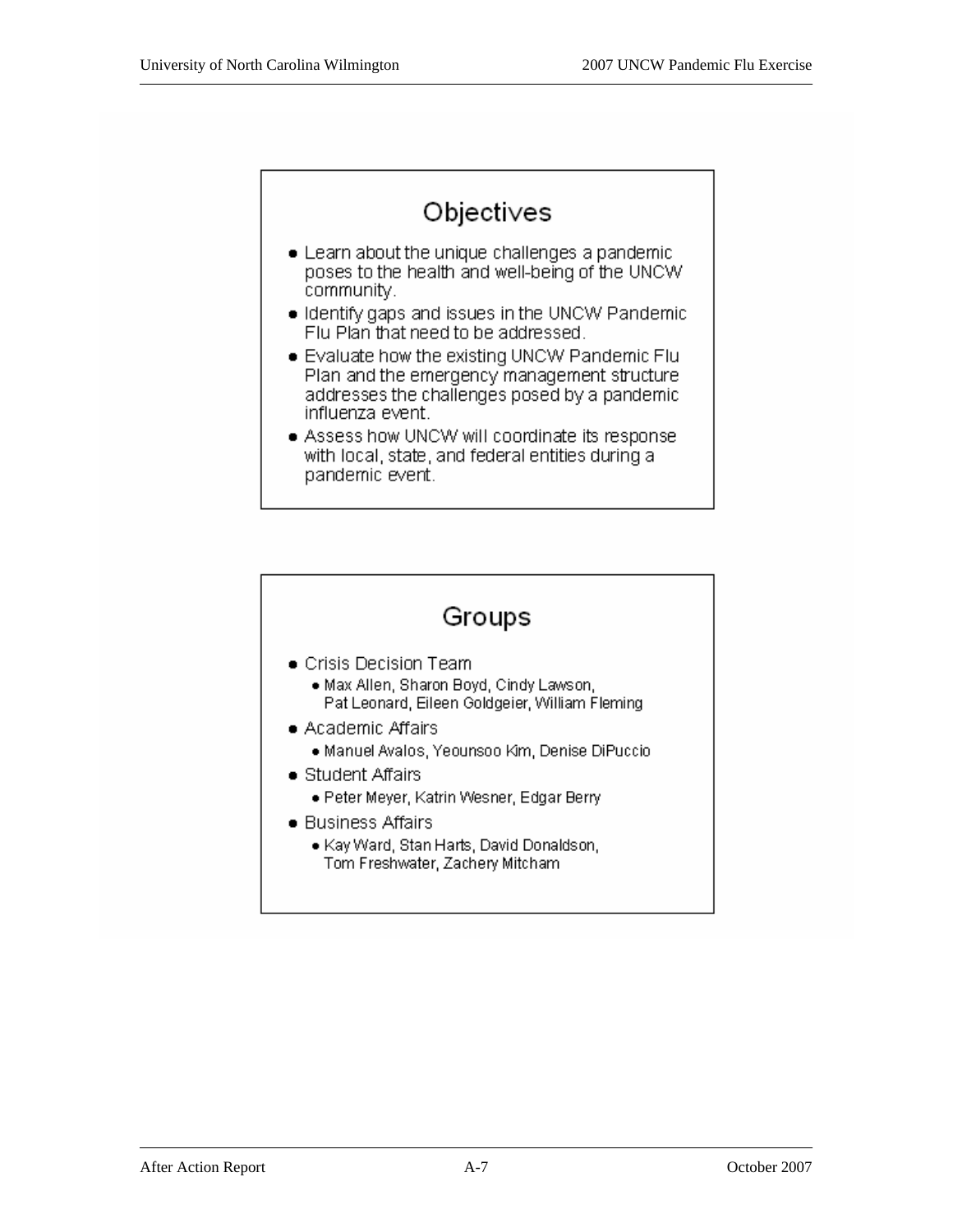# Module 1: Preparedness

- Situation:
	- Summer 2007
	- . Human-to-human transmission of H5N1 confirmed in several Asian countries.
	- . WHO declares a Phase 5 Pandemic Alert.
	- . CDC issues travel recommendations.
	- Flu spreading rapidly throughout Europe and Asia.

Fall semester begins

· Suspected cases in major US cities.



## • Situation

- October 2007
- . A student on the UNCW men's soccer team retums from a trip to Northeastem University in Boston, Massachusetts where he played in a game.
- . The student has been complaining of flu-like symptoms since he returned and goes to the Student Health Center to get checked out.
- . Dr. Meyer examines him suspects that this is a case of the Avian flu.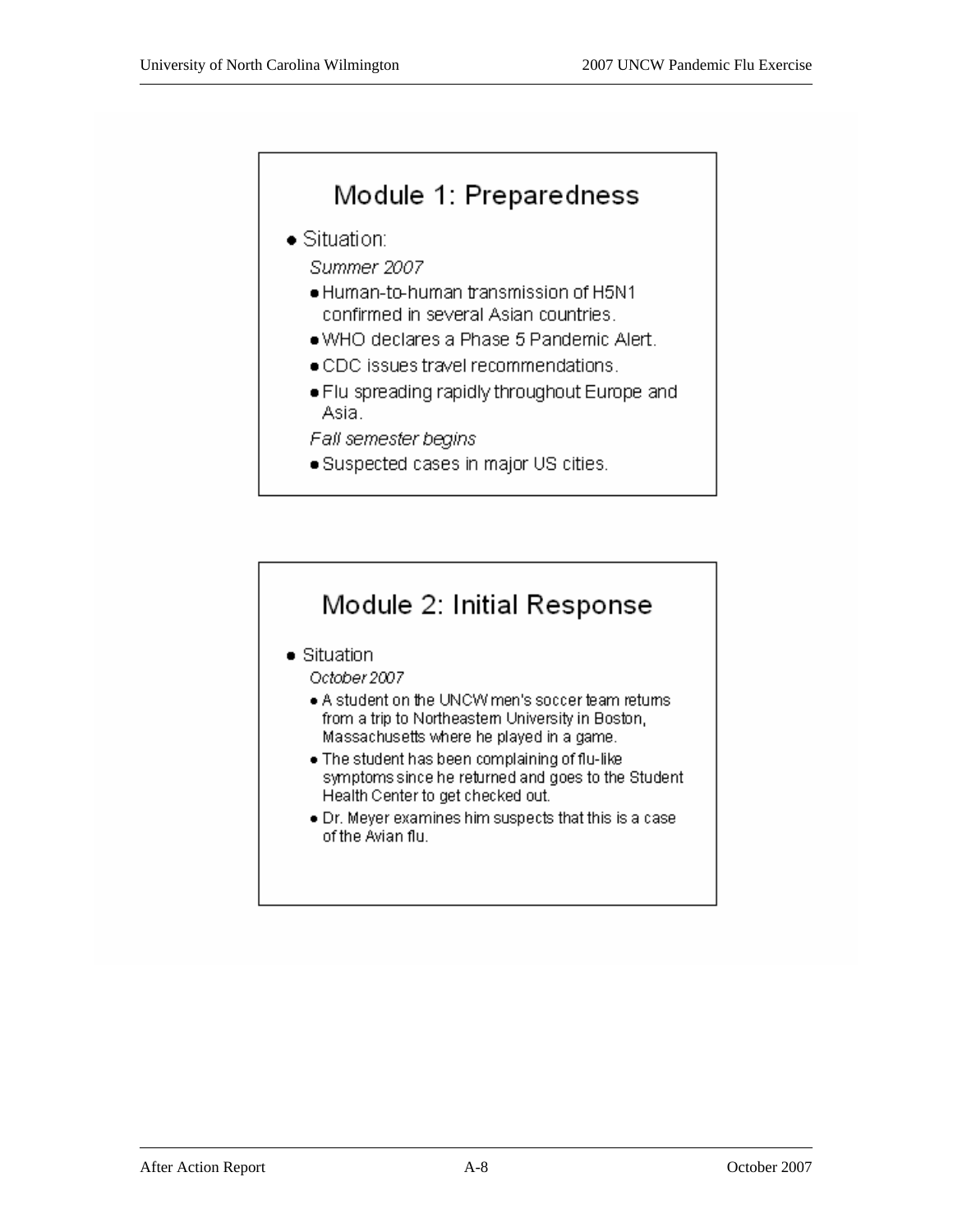

• Situation:

November 2007

- . Avian Flu cases have been reported all throughout the country.
- . WHO issues a statement that the strain is particularly virulent for children and young adults.
- · Students have begun to self-evacuate and many employees are not showing up for work.
- . Shipments of food and supplies are being delayed due to widespread shortage of available workers.

# **Module 4: Recovery and Business** Resumption

 $\bullet$  Situation

December 2007

- . The CDC and WHO announce that the first wave of the pandemic is over. A second wave may occur within the next few months.
- Many students and staff members are still ill; several students remain on campus and most employees are still not reporting to work.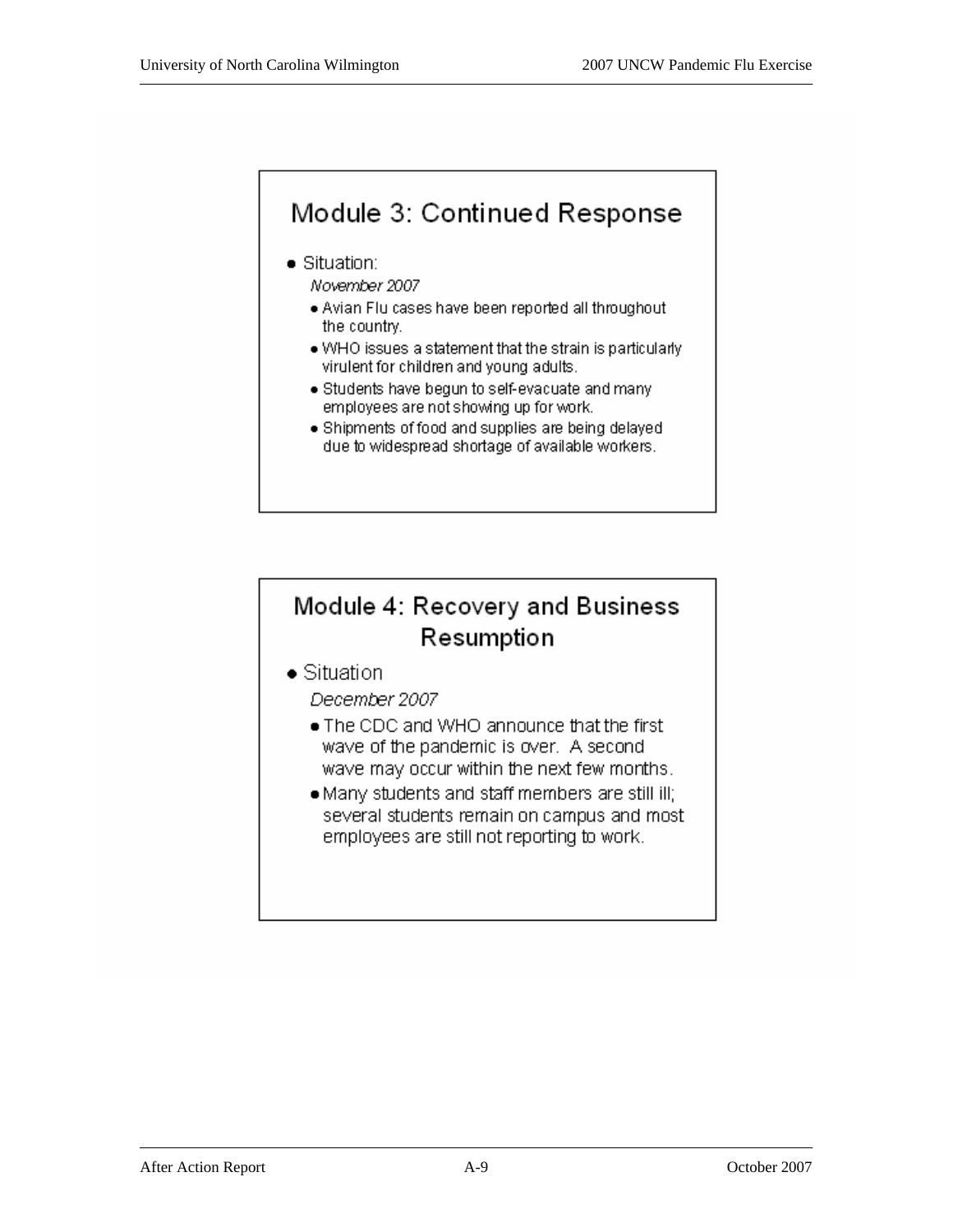# Hotwash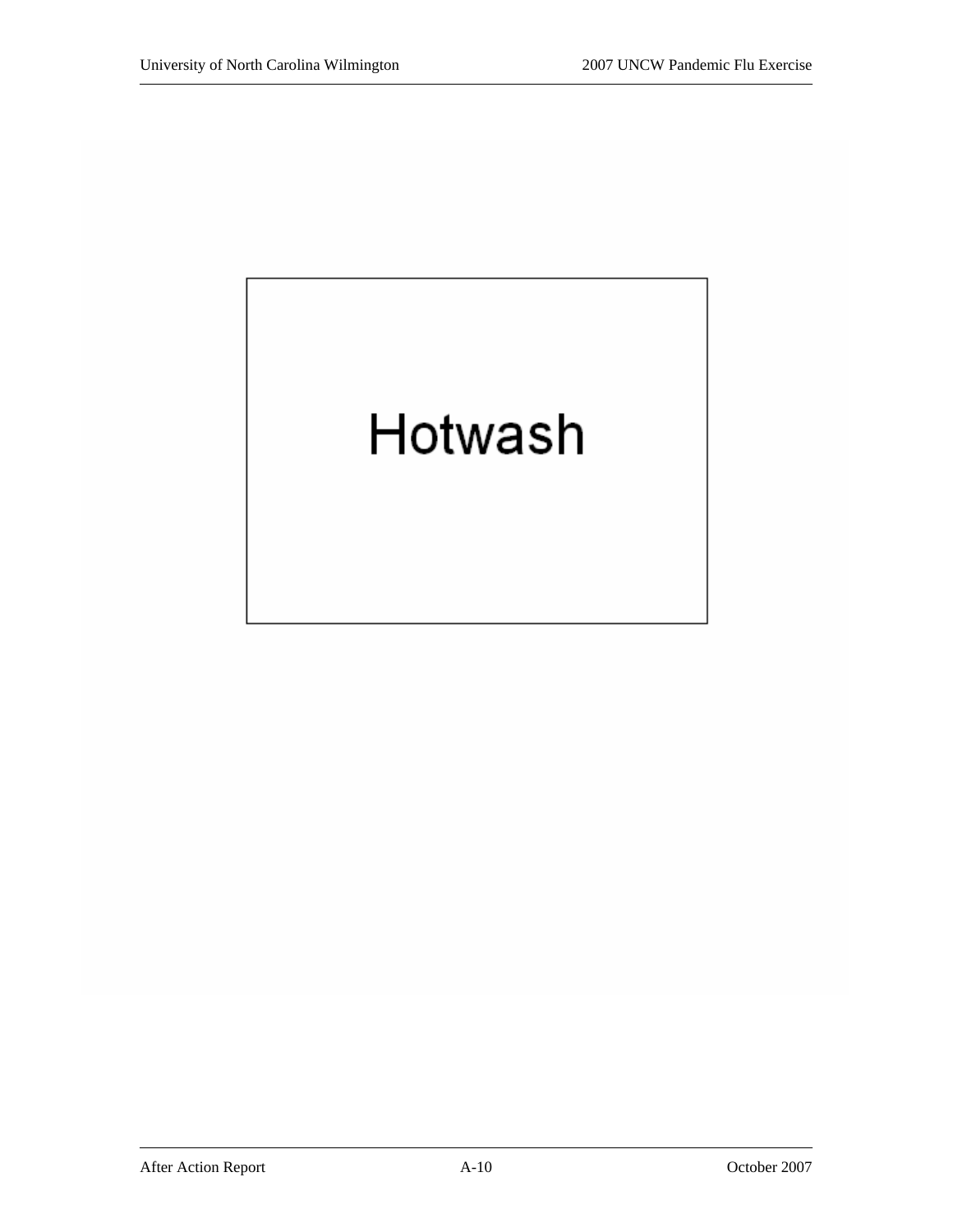# **Appendix B: Exercise Questions**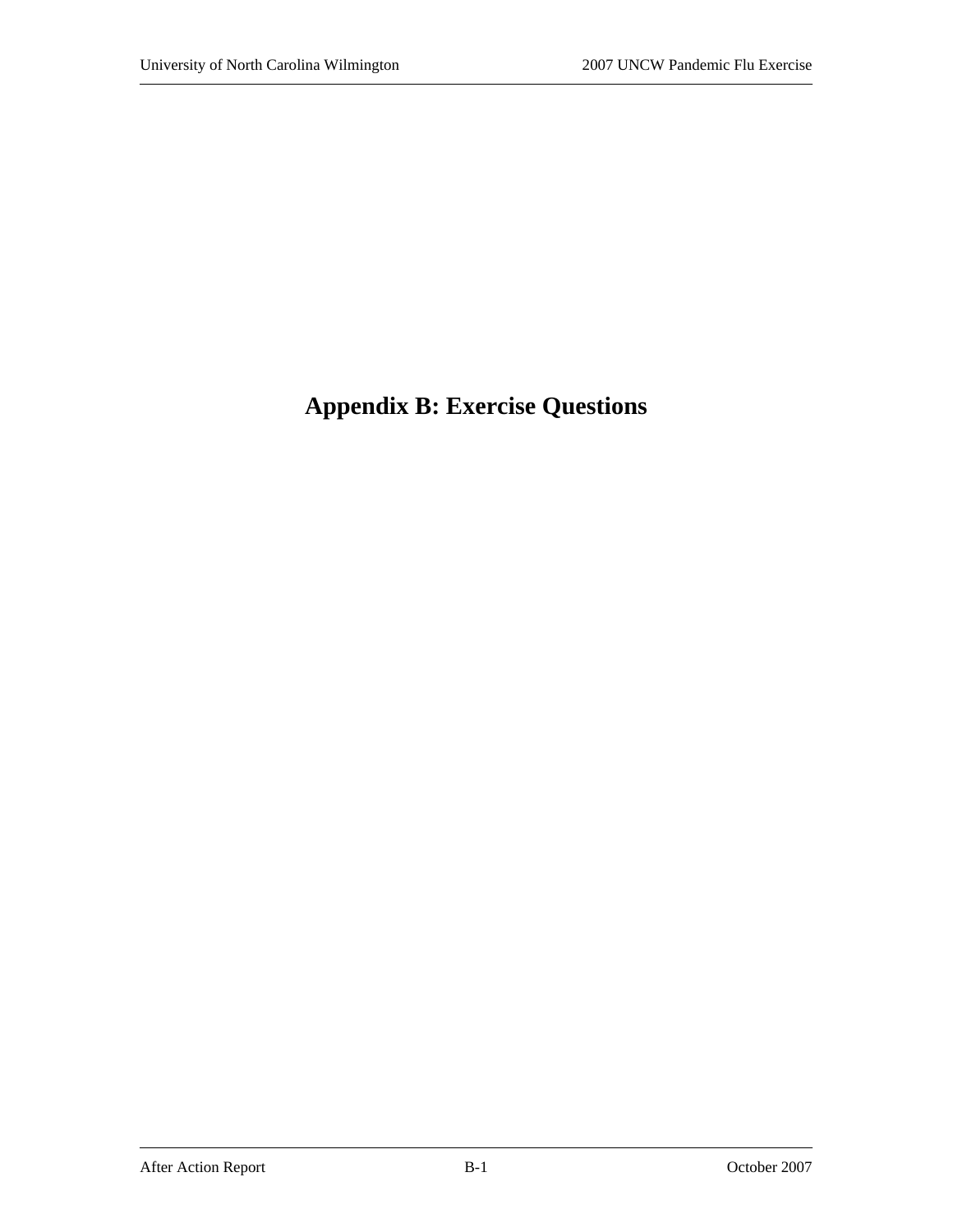*This page intentionally left blank.*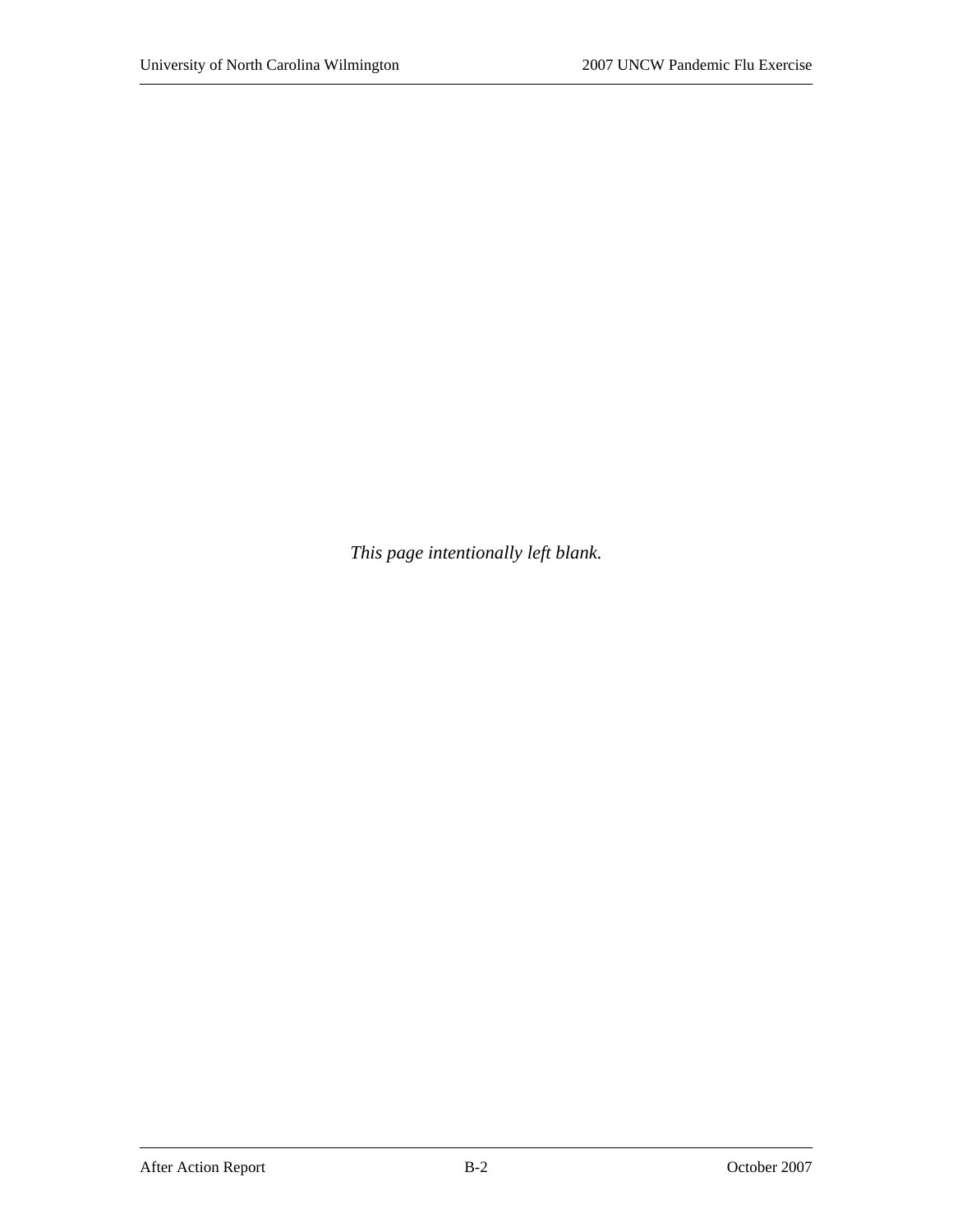# **Module 1: Preparedness Discussion Questions**

## **Crisis Decision Team**

- o Which key personnel will you gather for preparedness discussions about the pandemic flu situation? Does this situation warrant a meeting of the CDT? The EOG?
- o Will you activate UNCW's Pandemic Flu Plan at this point? How will you communicate this to key personnel?
- o What major decisions need to be made during this preparedness period?
- o How/what would you communicate with/to local and state health departments? Local and state emergency management?
- o How will you designate mandatory personnel?
- o How are you tracking the progress of the pandemic flu within the United States?
- o What special policies (if any) need to be put into place at this point?
- o What kind of succession plan will you prepare for the possible absence of key university officials?
- o How will you communicate with the UNCW community about the pandemic flu situation? What will you communicate to them?
- o What planning needs to be done for the next operational period?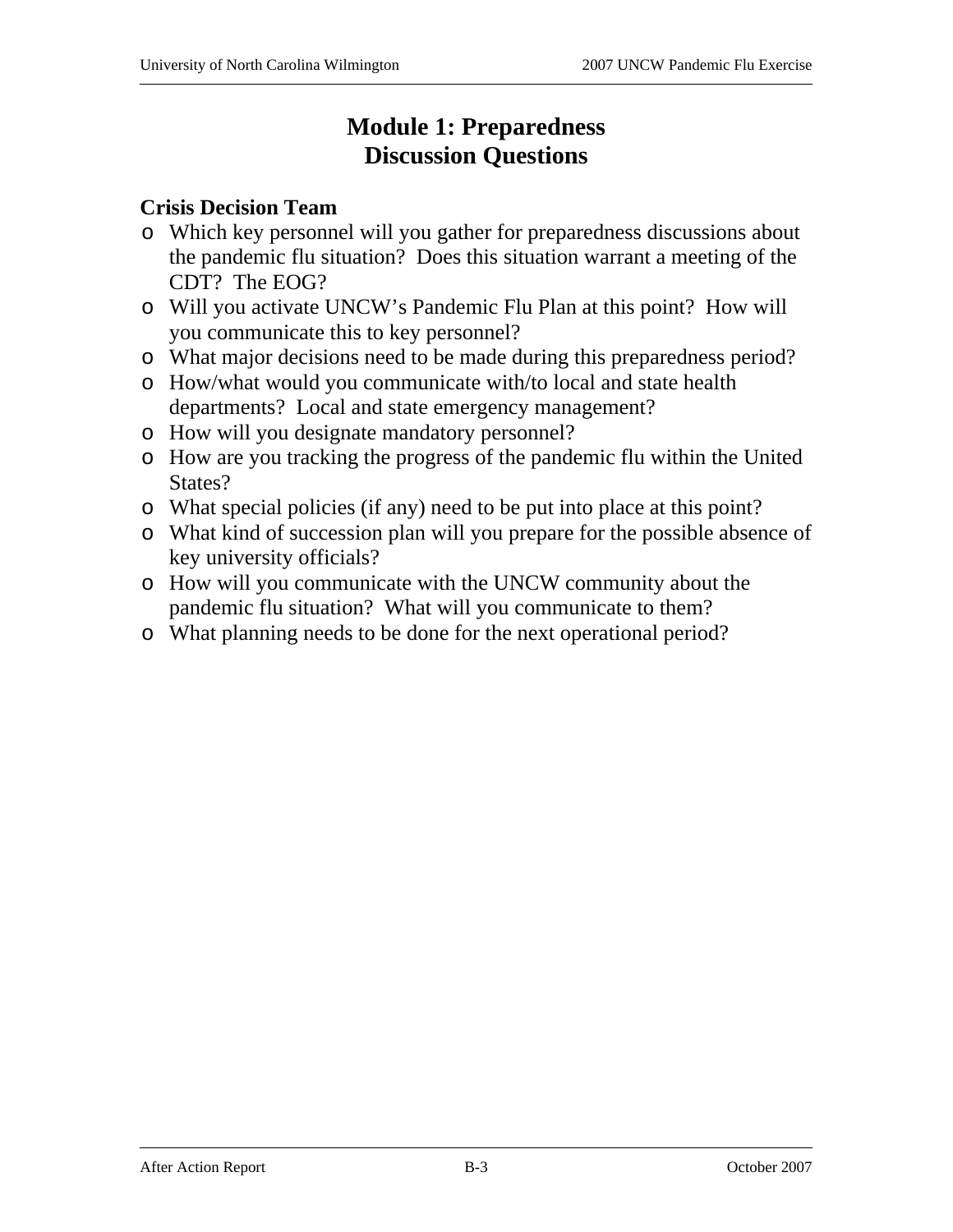# **Module 1: Preparedness Discussion Questions**

## **Student Affairs**

- o How will you deal with concerned parents who are contacting the school for more information?
- o How will you deal with students who are spontaneously evacuating? How will you track the whereabouts of students?
- o What educational information and materials will you provide to students about the pandemic flu and personal hygiene?
- o With which external entities must you coordinate?
- o What emergency plans will you put in place at this point? What planning needs to be done for the next operational period?

# **Module 1: Preparedness Discussion Questions**

## **Academic Affairs**

- o What will you communicate to faculty/researchers concerning the possibility of a pandemic flu outbreak? How will you tell them to prepare?
- o With which external entities must you coordinate?
- o What will you communicate to faculty and students traveling abroad? How will you communicate with them? What travel policies will you put into place at this point?
- o What other emergency plans will you put in place at this point? What planning needs to be done for the next operational period?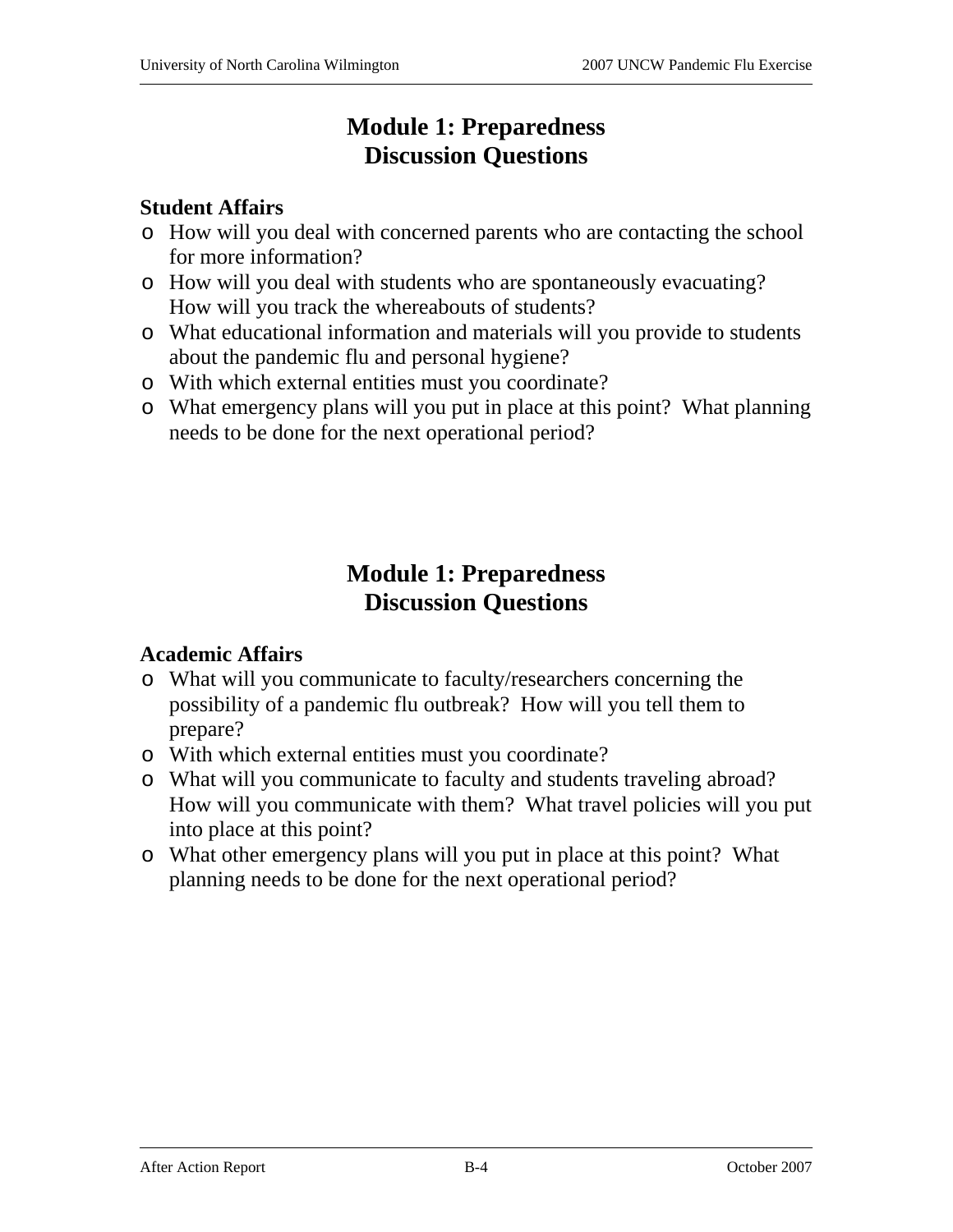# **Module 1: Preparedness Discussion Questions**

## **Business Affairs**

- o How will you prepare for a possible shortage of personnel in essential service areas on campus?
- o What kind of training/information will you provide to your staff to prepare for a possible pandemic flu outbreak?
- o With which external entities must you coordinate?
- o What supplies will you gather/stockpile to prepare for a possible pandemic flu outbreak? How will you distribute/implement or store these supplies?
- o How will you prepare for the possibility that vendors/suppliers may not be able to deliver needed supplies?
- o What plans will you put into place to ensure delivery of essential items (such as food and water)?
- o How will you prepare for the possibility that payroll and other financial systems may have to function remotely/off-site?
- o How will you handle the purchasing of extra supplies?
- o What emergency plans will you put in place at this point? What planning needs to be done for the next operational period?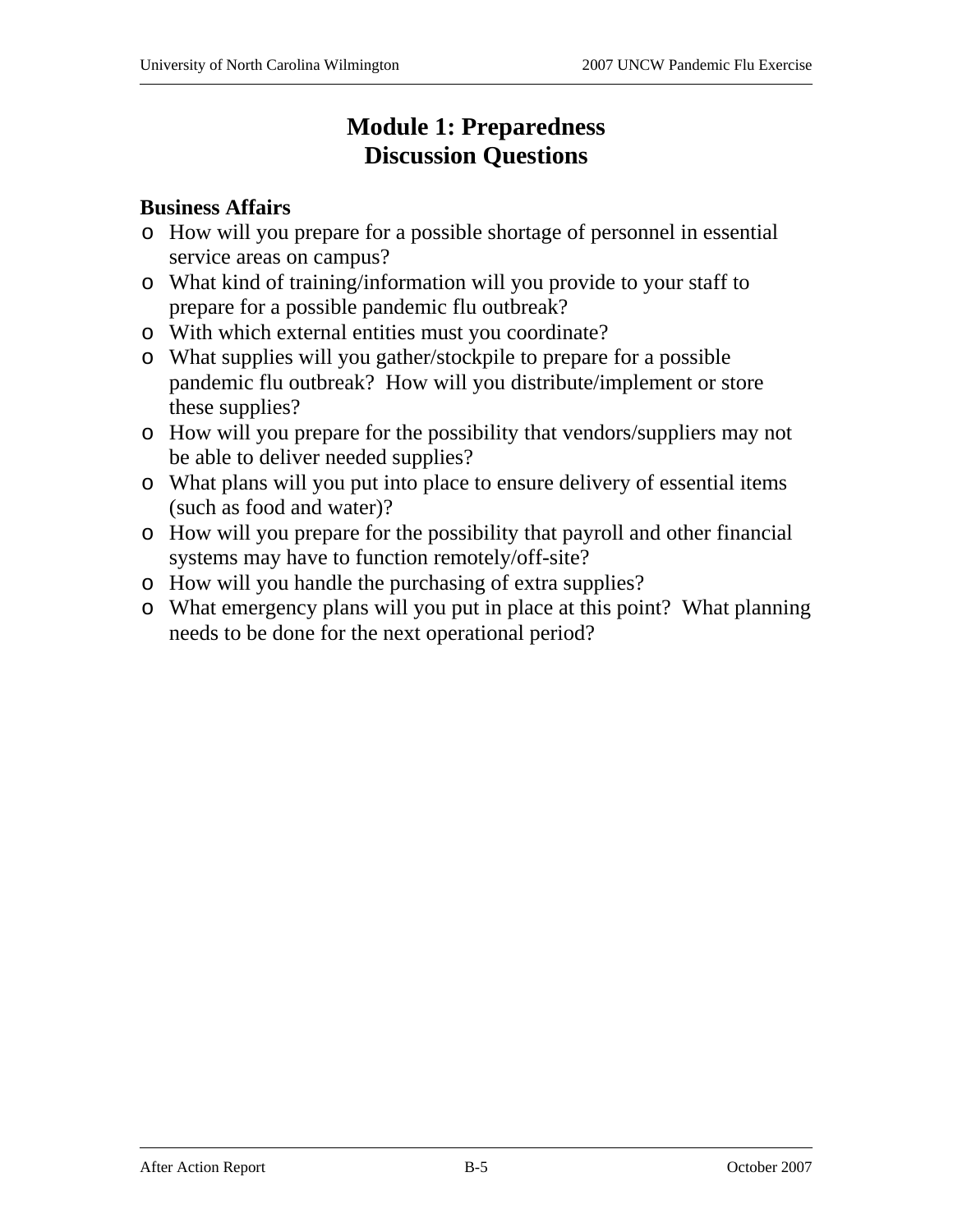# **Module 2: Initial Response Discussion Questions**

## **Crisis Decision Team**

- o Now that there is a suspected case of Avian Flu on campus, what major decisions need to be made? What decisions will you make regarding other students who have come into contact with the infected student? (Quarantine? Isolation? "Social Distancing"? Cancelling classes?)
- o How will you identify, track, and report possible flu cases on campus?
- o How will you coordinate with local and state officials?
- o Will you activate the EOC at this point? Who will you appoint to work in the EOC (position titles only)?
- o How will you identify critical university functions that must continue (despite rising absenteeism)? How will you ensure that these functions continue?
- o What university personnel or subject matter experts will you call in to assist you with decision making at this point?
- o How will you plan for the next phases of the pandemic flu emergency?

## *Crisis Communications*

- o What/how are you communicating to the university community about the possible avian flu case at UNCW?
- o How will you communicate with local, state, and federal media who are contacting you about the suspected case? What will you tell them?

## *Human Resources*

- o What policies will you put in place for working from home?
- o What policies will you put into place for employee use of sick leave?
- o How are you dealing with the increased absenteeism of employees?
- o How will you deal with specific Human Resource issues that may become magnetized in this situation, such as health benefits and workers compensation?

Following the confirmed diagnosis of the student athlete, there is an increasing number of possible cases on campus. Employees and students are becoming understandably concerned and are beginning to self-evacuate. Parents are calling their students and telling them to leave campus to return home. How will you handle this?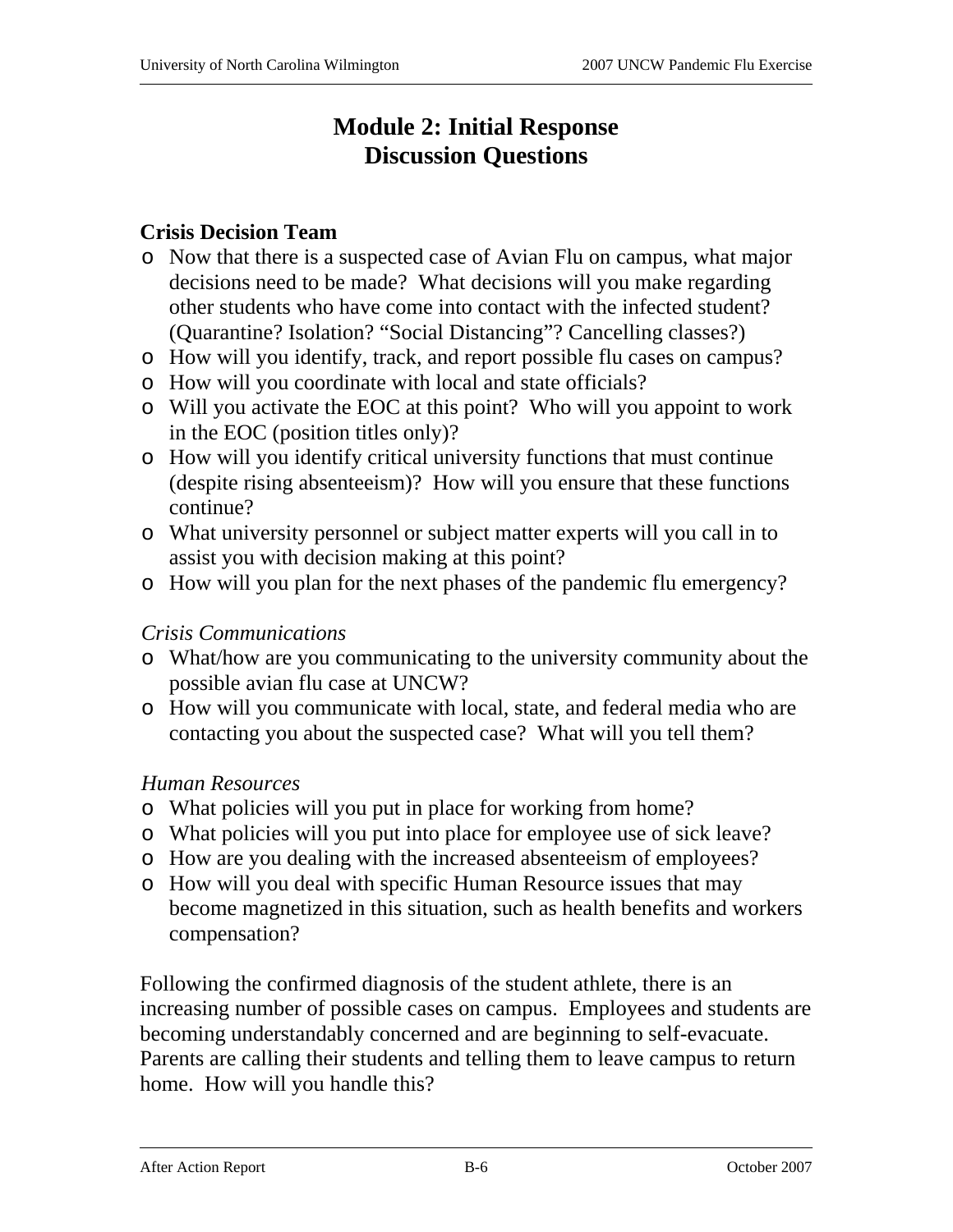# **Module 2: Initial Response Discussion Questions**

## **Student Affairs**

- o How will you communicate with parents about the student athlete situation?
- o What/how will you communicate to students who may have come into contact with the infected student?
- o How will you handle the possible Avian Flu case in the Student Health clinic?
- o How will you coordinate/communicate with local and state health officials?
- o How will you handle the "worried well" that will result after word of this case spreads?
- o What steps will you take to enhance influenza surveillance for pandemic influenza?

# **Module 2: Initial Response Discussion Questions**

## **Academic Affairs**

- o What recommendations will you provide to the Crisis Decision Team about the cancellation of classes?
- o Will alternate methods of instruction be provided if classes are canceled? If so, which ones?
- o How will you advise faculty to handle this situation (i.e. increased absences from class, worries about showing up to teach, how to provide alternate instruction, etc.)?
- o How will you plan for the next phase of the outbreak?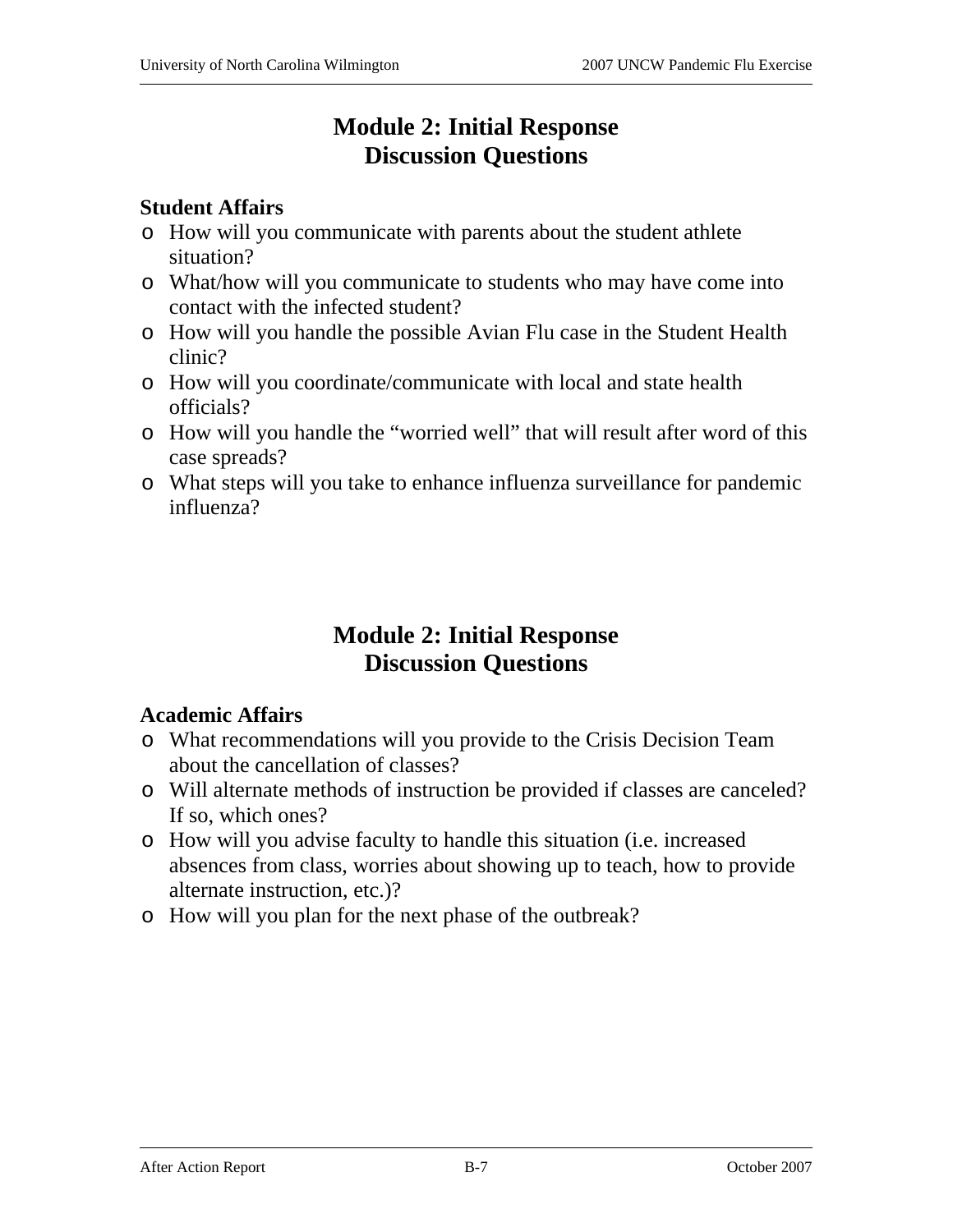# **Module 2: Initial Response Discussion Questions**

## **Business Affairs**

- o What steps will you take to enhance influenza surveillance for pandemic influenza?
- o What specialized supplies and equipment will you need to utilize at this point?
- o How will you deal with the possible outflow/spontaneous evacuation of students the Avian Flu case will cause?
- o If a quarantine or isolation order is issued by local health officials and decision makers, how will you handle the implementation and security of these situations?
- o On top of these extra duties, how will you ensure daily operations still function throughout the situation? How will you deal with the continued decrease of staff members?
- o How will you instruct housekeepers to handle the increased possibility of disease transmission? How will you handle this in terms of the sharing of equipment and supplies among employees?
- o How will you order/distribute specialized supplies to operations staff?
- o How will you ensure the continued delivery of food and water to the campus community (especially to students in quarantine and isolation)?
- o How will you deal with the interruption of deliveries of supplies due to personnel shortages in the supply chain?
- o How will you ensure proper finance procedures occur for the ordering and stockpiling of supplies?
- o How will you enable "emergency purchases" if they are necessary?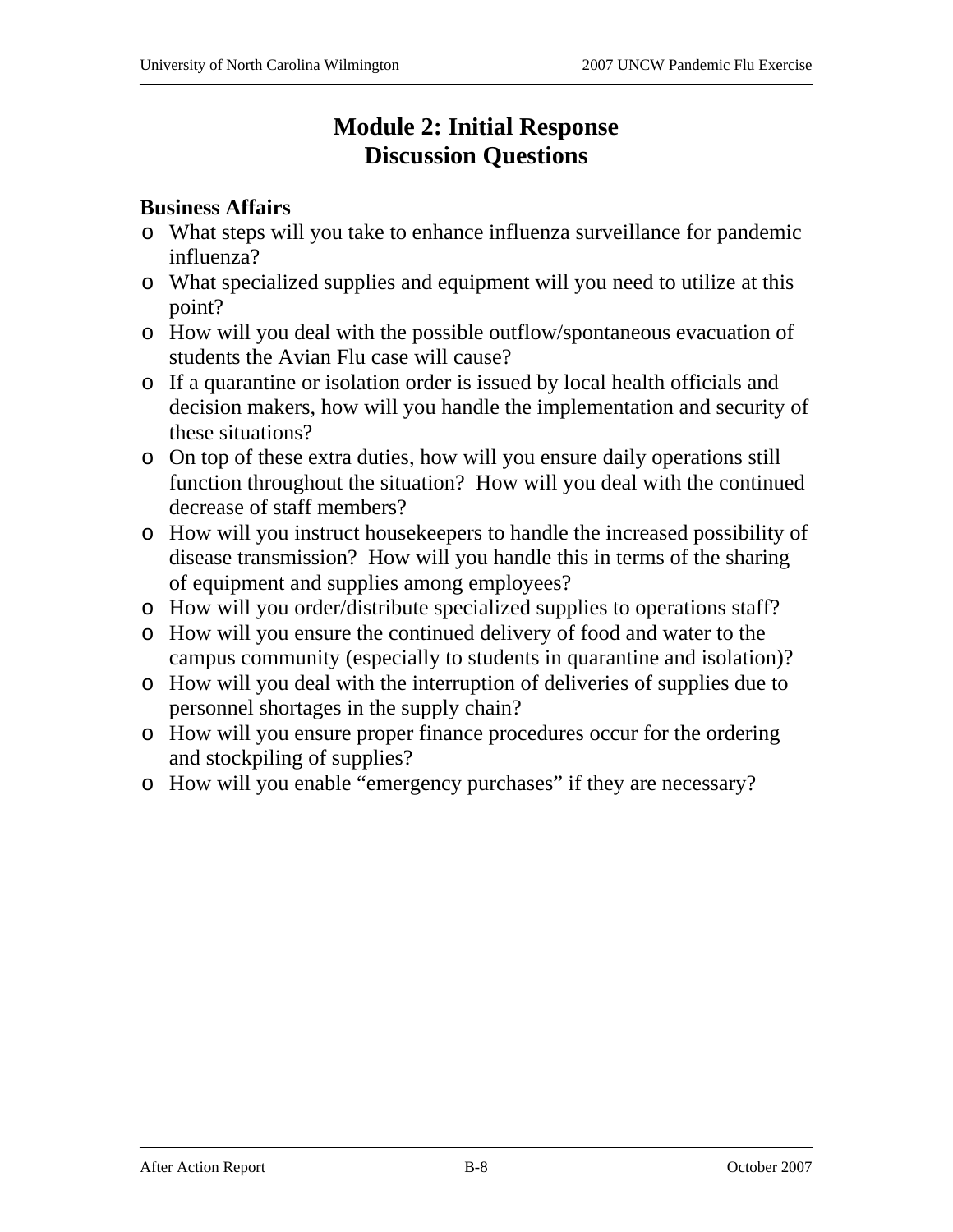# **Module 3 – Continued Response Discussion Questions**

## **Crisis Decision Team**

- o What key major decisions must be made at this point?
- o What events will you cancel at this point? Will you consider canceling classes (if you have not already done so)?
- o Which facilities/buildings will remain opened on campus and which will close?
- o How will you manage quarantine and isolation measures that have been put into place? How will you track students and employees, especially if quarantine, isolation, and/or evacuation orders are issued?
- o How will you report any deaths that may occur as a result of the pandemic?
- o How will you disseminate vaccines/anti-virals, if they become available? Who will you work with to determine their availability and distribution?
- o How will you manage the possibility of Trask being used as a mass dispensing site by the county? What staff will you provide for assisting with this operation?
- o How will you deal with increased teleworking of employees? What policies need to be put into place for teleworking to function? Which departments must you coordinate with to ensure this happens seamlessly?
- o What supplies/services will/can you provide to employees who continue to work from home?
- o How will you plan for the next phase of the outbreak?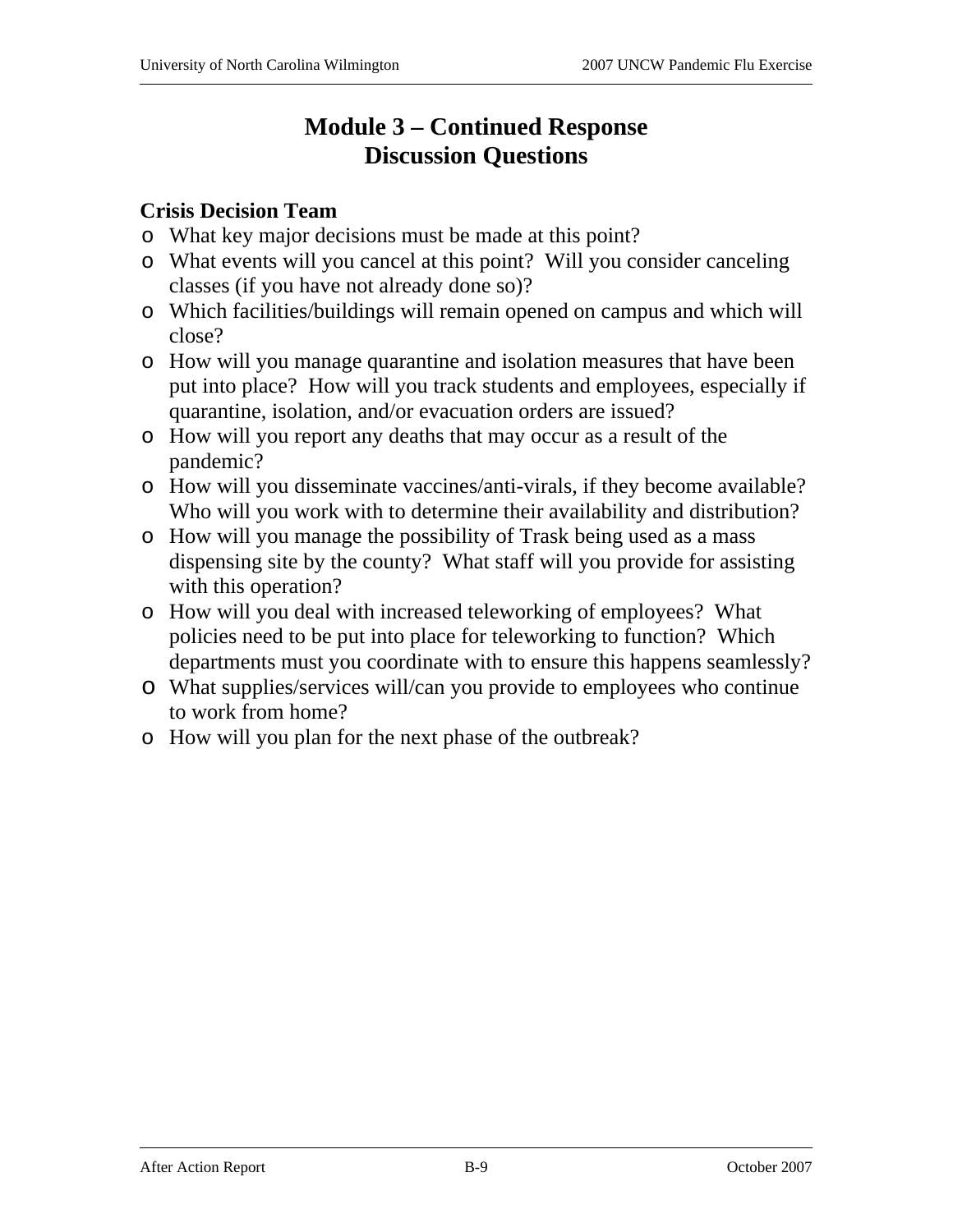# **Module 3 – Continued Response Discussion Questions**

## **Student Affairs**

- o What services will you provide to students who live off campus?
- o How will you handle the large influx of calls from parents and students requesting information about the pandemic situation?
- o How will you provide care to students in quarantine and isolation?
- o What tasks will you perform if an evacuation of students is issued?
- o How will you handle the surge of ill students and employees? How will you coordinate with local and state agencies?
- o How will you handle students who cannot evacuate (such as international students)?
- o How will you plan for the next phase of the outbreak?

# **Module 3 – Continued Response Discussion Questions**

## **Academic Affairs**

- o How will you continue UNCW's mission of education if students and employees are evacuating?
- o What contingencies will you plan for if classes are canceled?
- o If classes are canceled, how will the academic calendar be adjusted? (Keep in mind this is occurring in November.)
- o How/what will you communicate with/to any faculty and/or students who are stuck overseas? How will you assist faculty and students who are being retained in foreign countries?
- o How will you plan for staff shortages in areas where critical research is conducted?
- o If classes are canceled, how will you handle the issuing of grades and credits to students, especially if the remainder of the semester is canceled?
- o How will you plan for the next phase of the outbreak?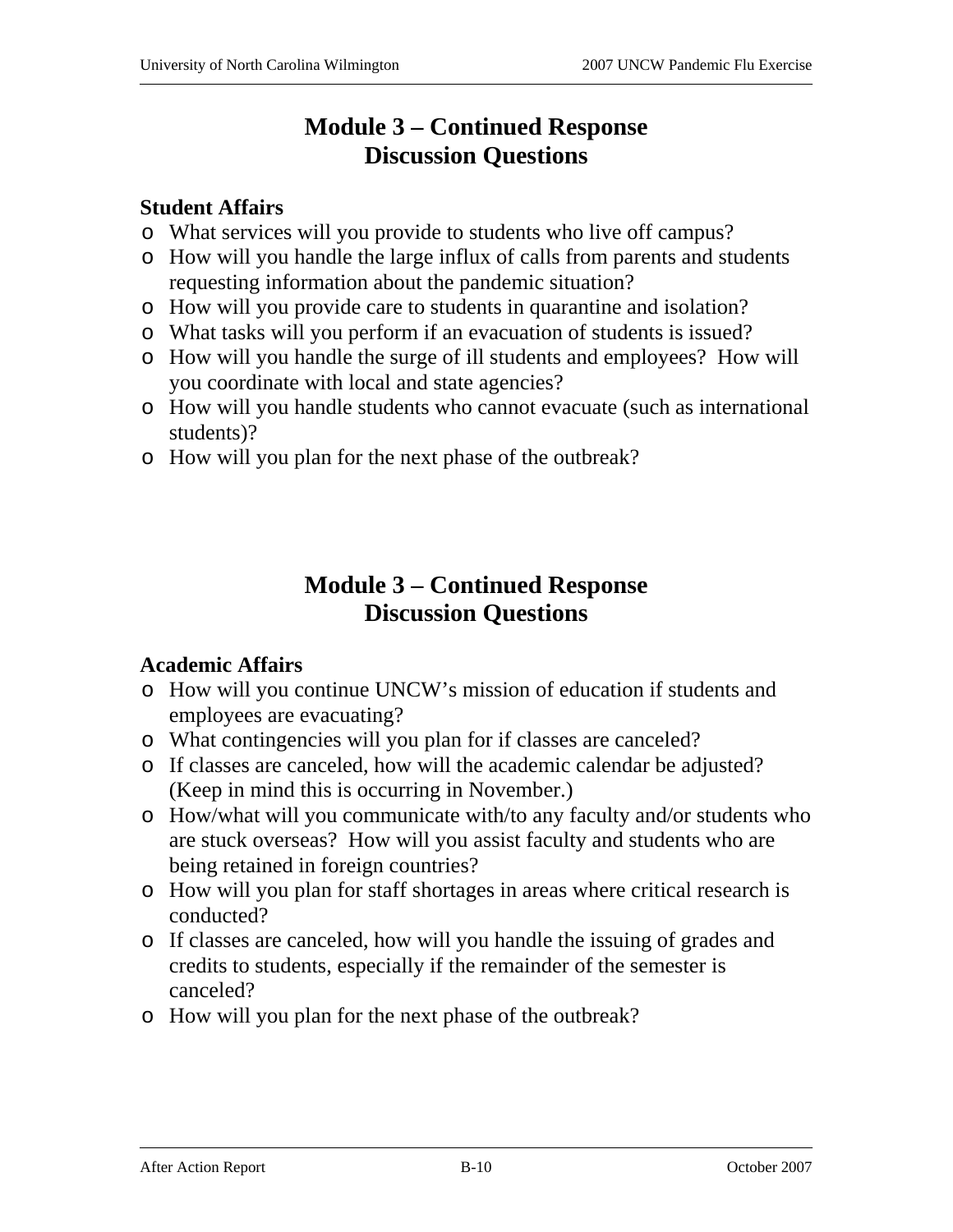# **Module 3 – Continued Response Discussion Questions**

## **Business Affairs**

- o How will you handle the possible interruption of utilities as absenteeism increases in private industry?
- o How will you support students who must remain on campus in residence halls?
- o Is UNCW's IT system robust enough to accommodate a sudden and sharp increase in remote access? How will you handle this?
- o What steps need to be taken to prepare UNCW (i.e. Trask) to become a dispensing site for vaccinations/anti-virals, if this is requested by local authorities?
- o What supplies need to be distributed at this point? How will this get done?
- o How will you address the possibility that supplies may become depleted?
- o How will you handle fit testing (for N-95 masks and/or respirators) for a large number of individuals?
- o With staff shortages, how will you continue to operate financial functions for ordering supplies and other tasks associated with the pandemic situation?
- o How will you continue to operate UNCW's day-to-day financial functions?
- o When will you institute business continuity plans for finance functions such as payroll?
- o How will you plan for the next phase of the outbreak?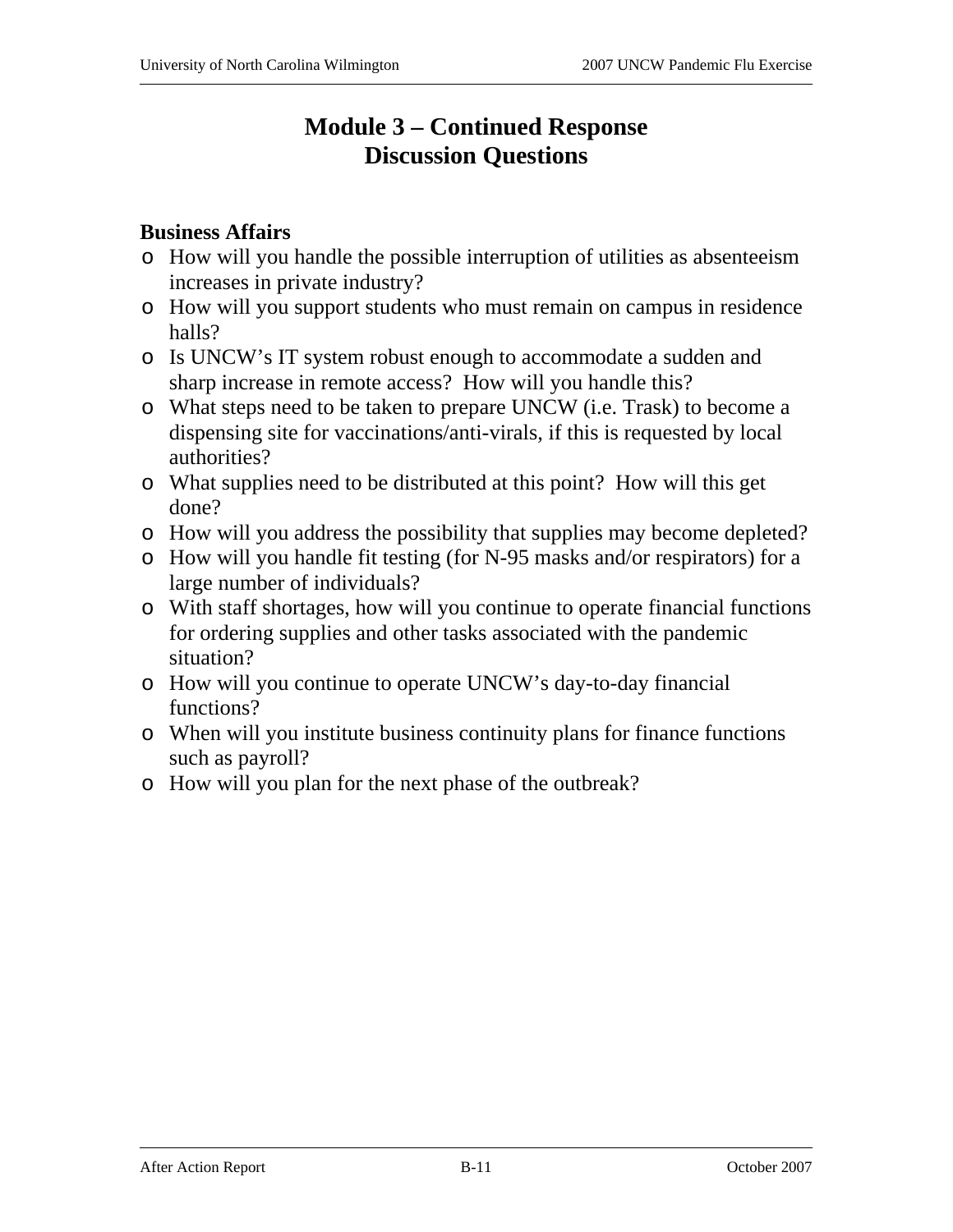# **Module 4 – Recovery and Business Resumption Discussion Questions**

## **Crisis Decision Team**

- o What decisions will you make regarding the resumption of normal business operations? What actions will you take to return to normal operations? Consider short staff levels.
- o When/how will you request that students and employees return to campus, if they have left?
- o How will you notify students and employees who have left campus about UNCW's status?
- o How will you deal with the families of the deceased students and faculty? What is your responsibility toward them?
- o What departments on campus will be crucial to the recovery efforts? How will you manage these departments during recovery operations?
- o What plans will you put into place for replacing employees who are unable to return to work?
- o What new services may need to be offered to the university community during recovery efforts (for example, counseling services)? How will these be provided?
- o How will you handle salary/leave adjustments for employees who have missed many days of work and also for essential employees who have worked overtime?
- o How will you deal with scrutiny from the press about UNCW's response to the pandemic?
- o What long-term recovery issues can you foresee as a result of this situation?
- o How will you plan for the next wave of the pandemic?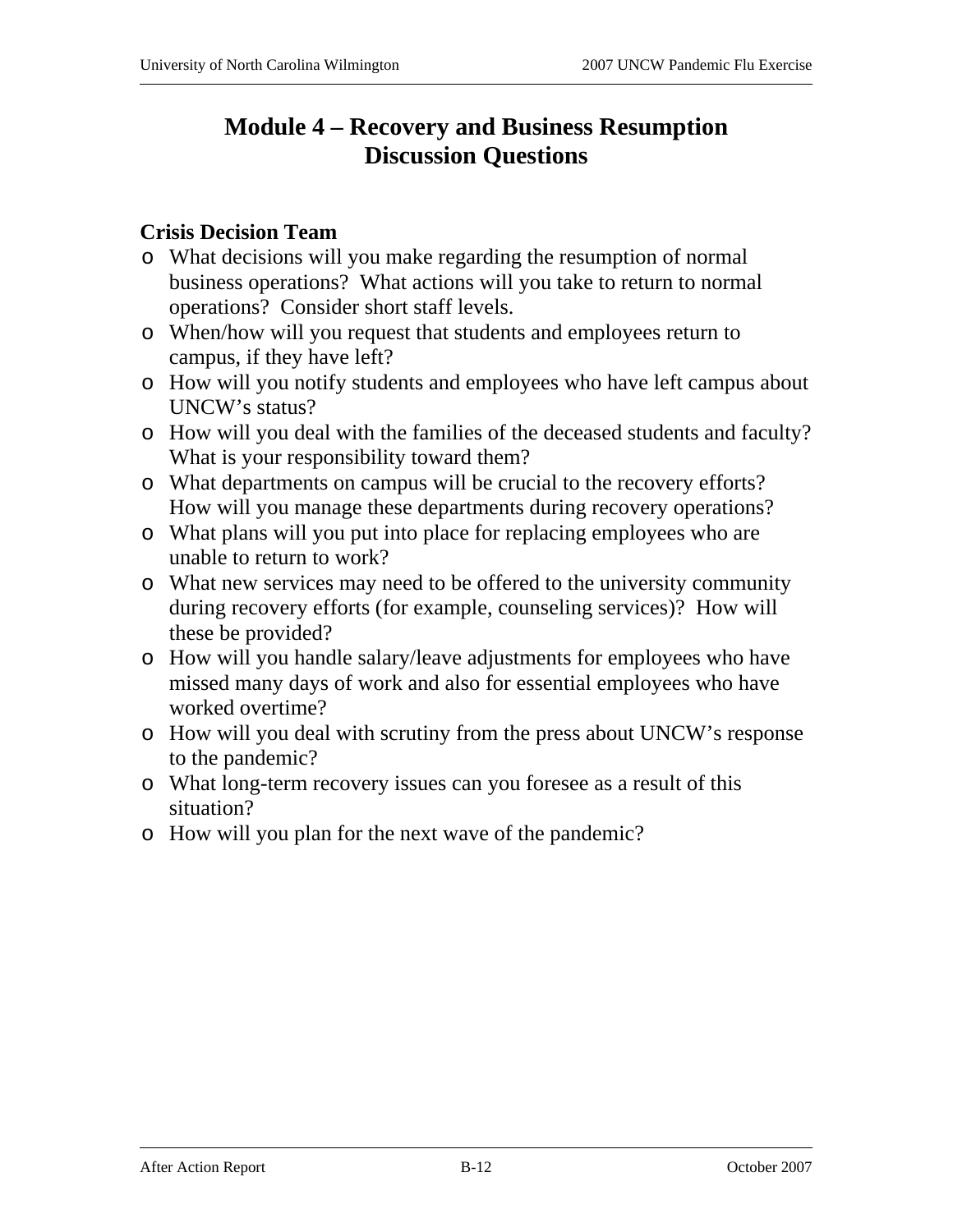# **Module 4 – Recovery and Business Resumption Discussion Questions**

## **Student Affairs**

- o How will you prepare for the arrival of students back onto campus?
- o What additional services will you provide to students in the wake of the pandemic (for example, increased medical personnel presence in residence halls, counseling, etc.)?
- o How will you handle students whose parents will not allow them to return to campus?
- o What plans will you make for the next wave of the pandemic? How will you communicate these procedures to students and parents?

# **Module 4 – Recovery and Business Resumption Discussion Questions**

## **Academic Affairs**

- o How will you adjust the semester calendar based on interruptions that may have occurred because of the pandemic?
- o How will you handle requests for tuition reimbursement?
- o How would an event like this affect researchers/faculty on campus? Would the school's reputation be damaged, and therefore affect the possibility of attracting high quality personnel?
- o How will you plan for the next wave of the pandemic?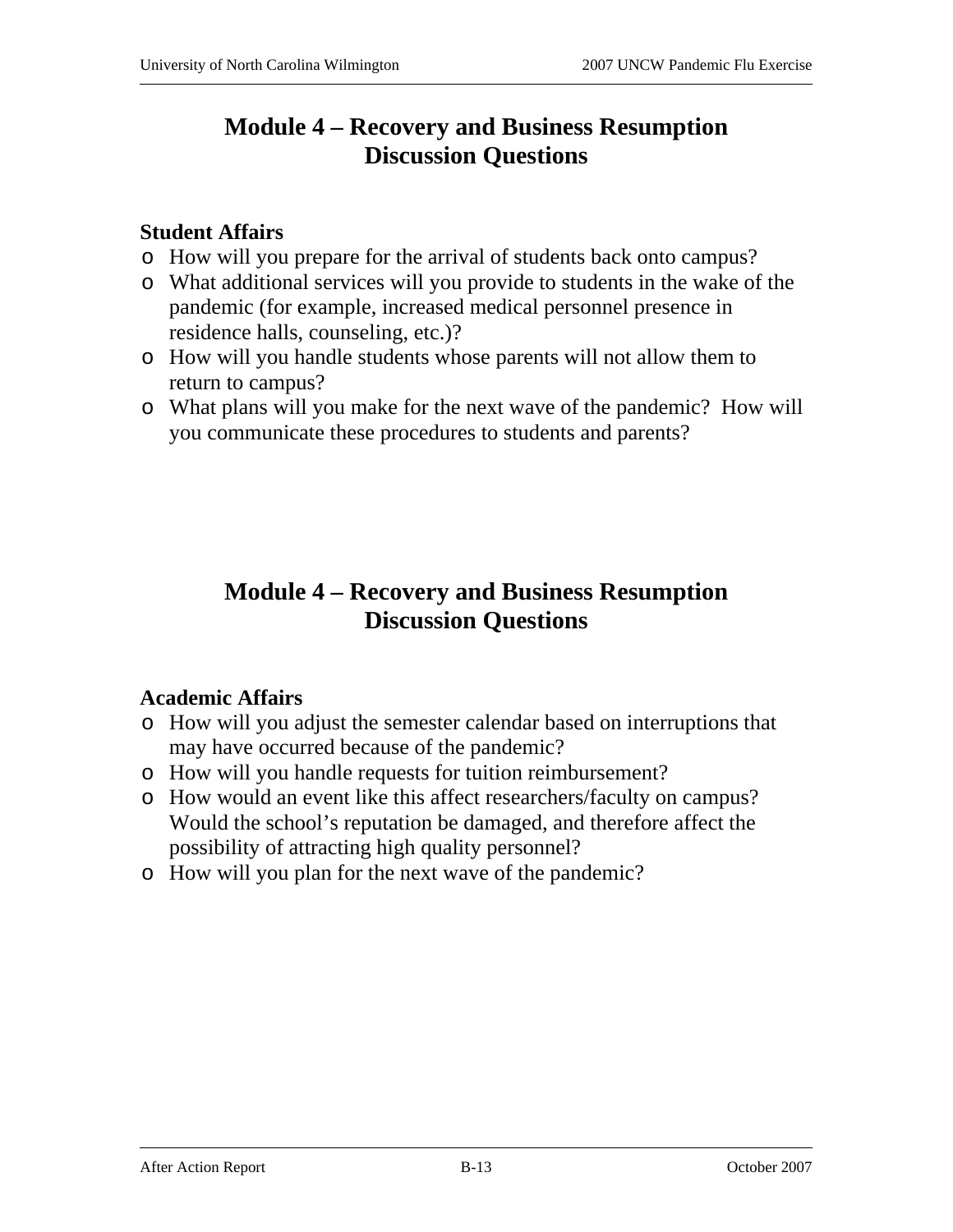# **Module 4 – Recovery and Business Resumption Discussion Questions**

## **Business Affairs**

- o What actions will you take to return to normal operations? Consider short staff levels.
- o What departments on campus will be crucial to the recovery efforts? How will you manage these departments during recovery operations?
- o What supplies and equipment will need to be replenished? How will you do this?
- o How will you deal with the possibility that the supply chain may still be interrupted due to staff shortages?
- o How will you deal with the possibility that utilities may still be interrupted?
- o How does budgeting account for extreme losses that may have occurred during this time or as a result of the pandemic?
- o How will donations be handled? Will monetary donations be solicited?
- o How will you handle salary/leave adjustments for employees who have missed many days of work and also for essential employees who have worked overtime?
- o How will you plan for the next wave of the pandemic?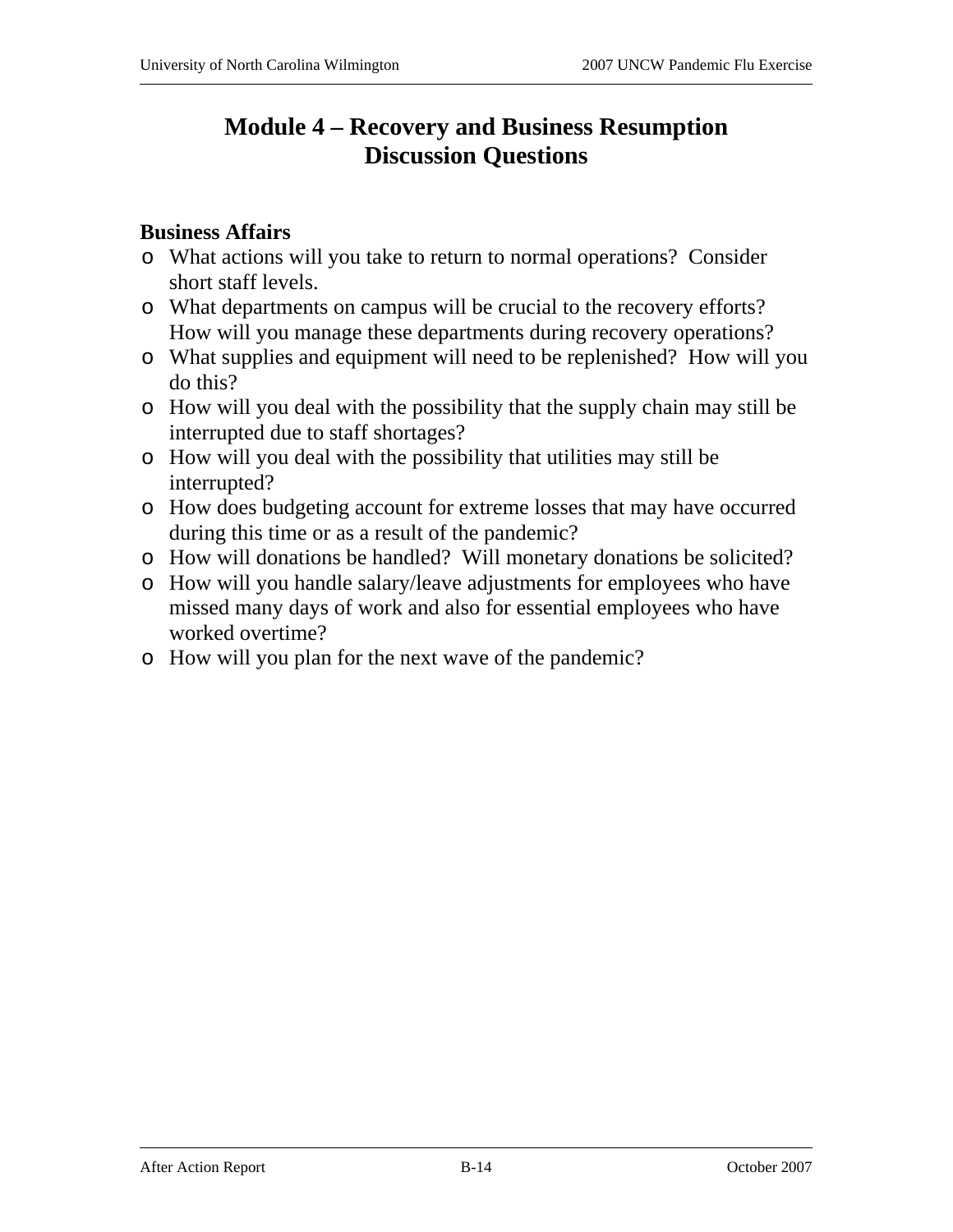# **Appendix C: NFPA Categories**

The following are explanations of the categories used in this report to classify issues brought out during the 2007 UNCW Pandemic Flu Exercise. These categories are a modified version of the elements of the National Fire Protection Association (NFPA) standard on Disaster/Emergency Management and Business Continuity Programs. NFPA 1600 identifies elements of any effective Comprehensive Emergency Management Program and is considered the national standard for emergency management.

#### **Direction, Control, and Coordination**

During the pre-, trans-, and post-incident phases of emergency operations, direction, control, and coordination allow officials to analyze the emergency situation and decide how to quickly and effectively respond, direct and coordinate response forces, coordinate with other jurisdictions, and use available resources efficiently and effectively.

#### **Resource Management**

Resource management involves the systematic development of methodologies for the prompt and effective identification, acquisition, distribution, accounting, and use of personnel and major items of equipment for essential emergency functions.

## **Planning**

Emergency management involved the development of several different kinds of plans. It involved strategic plans that set the overall program course and direction; emergency operations/response plans that focus on the mechanisms for activating the organization and its assets during an actual operation; mitigation plans that focus on land use planning and the prevention and reduction of the impacts of hazards; and recovery plans that guide the organization through restoration of services, facilities, and functions following a disaster event.

#### **Communications and Warning**

Communications involve establishing, using, maintaining, and providing backup for all types of communications devices required in day to day emergency and response operations. Warning comprises the dissemination of timely forecasts of all hazards requiring emergency response actions to officials and the public.

## **Operations and Procedures**

This program element involves the development, coordination, and implementation of operational plans and procedures that are fundamental to an effective disaster response and recovery. Also included are standard operating procedures (SOPs) and checklists that provide the detailed instructions that an organization needs to fulfill responsibilities assigned in the Emergency Operations Plan.